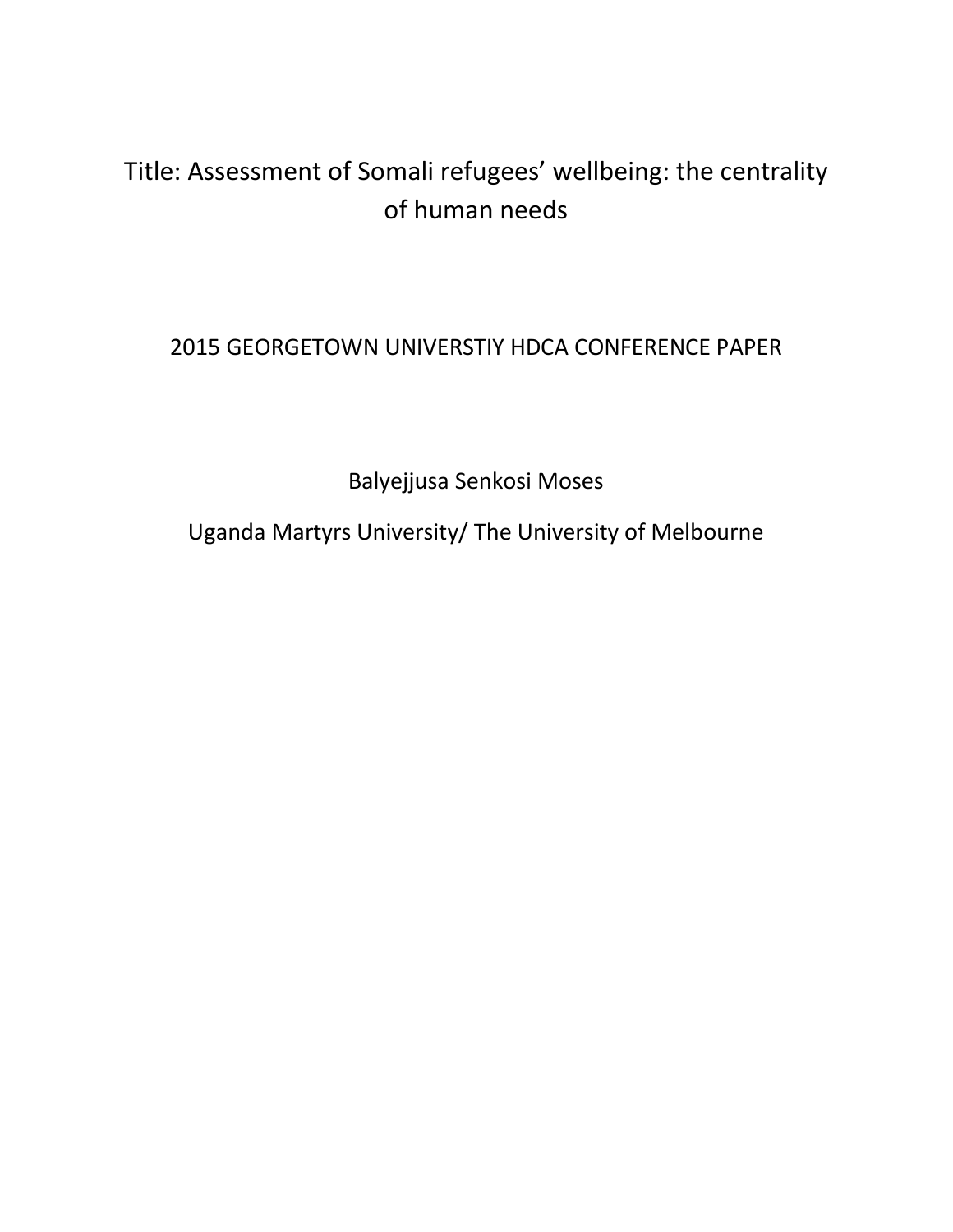## **Abstract**

There is a substantial body of literature on psychological wellbeing of refugees in psychology, especially in relation to refugee acculturation. However, very little research has been carried out on refugee wellbeing by assessing refugees' objective conditions of living. This paper seeks to bridge this gap by evaluating the satisfaction of the human needs of Somali refugees in Kampala, Uganda. Drawing on data from thirty six individual in-depth interviews and seven focus group discussions with seventy Somali refugee and twenty two Ugandan study participants living in Kisenyi slum, the paper shows that the study participants assessed the satisfaction of seven objective elements. They include peace and security, housing, education, health care, financial security, food and employment. These objective elements can be seen to represent human needs when analysed in relation to Len Doyal and Ian Gough's (1991) theory of human need formulation. Specifically the objective elements are similar in some respect to Doyal and Gough's identified intermediate needs of physical security, nutritional food and safe water, economic security, protective housing, appropriate education, appropriate health care and a non-hazardous work environment. Doyal and Gough (1991) maintain that their identified needs equate to functionings such as being nourished, healthy, literate and numerate (educated), sheltered, clothed, etc under the capability approach.

The study participants assessed some Somali refugees as having adequate satisfaction of these objective elements while others as having inadequate satisfaction. Further, the Ugandan study participants evaluated the satisfaction of the elements more positively while the Somali refugee participants evaluated the satisfaction more negatively. In this paper I argue that this is the case because of the differences in Somali refugees' financial resources and social support, a comparison of Somali refugees' life situation in Kampala vis-à-vis their previous life situation in Somalia, a comparison of Ugandans' life situation with Somali refugees' life situation, and the non-discriminatory and accepting host environment. Refugees with more financial resources and stronger social support have their human needs such as housing, food, health care, education, employment and financial security adequately satisfied while refugees with fewer financial resources and weak social support have their needs inadequately satisfied. The financial resources are mainly from the small and medium scale business enterprises owned by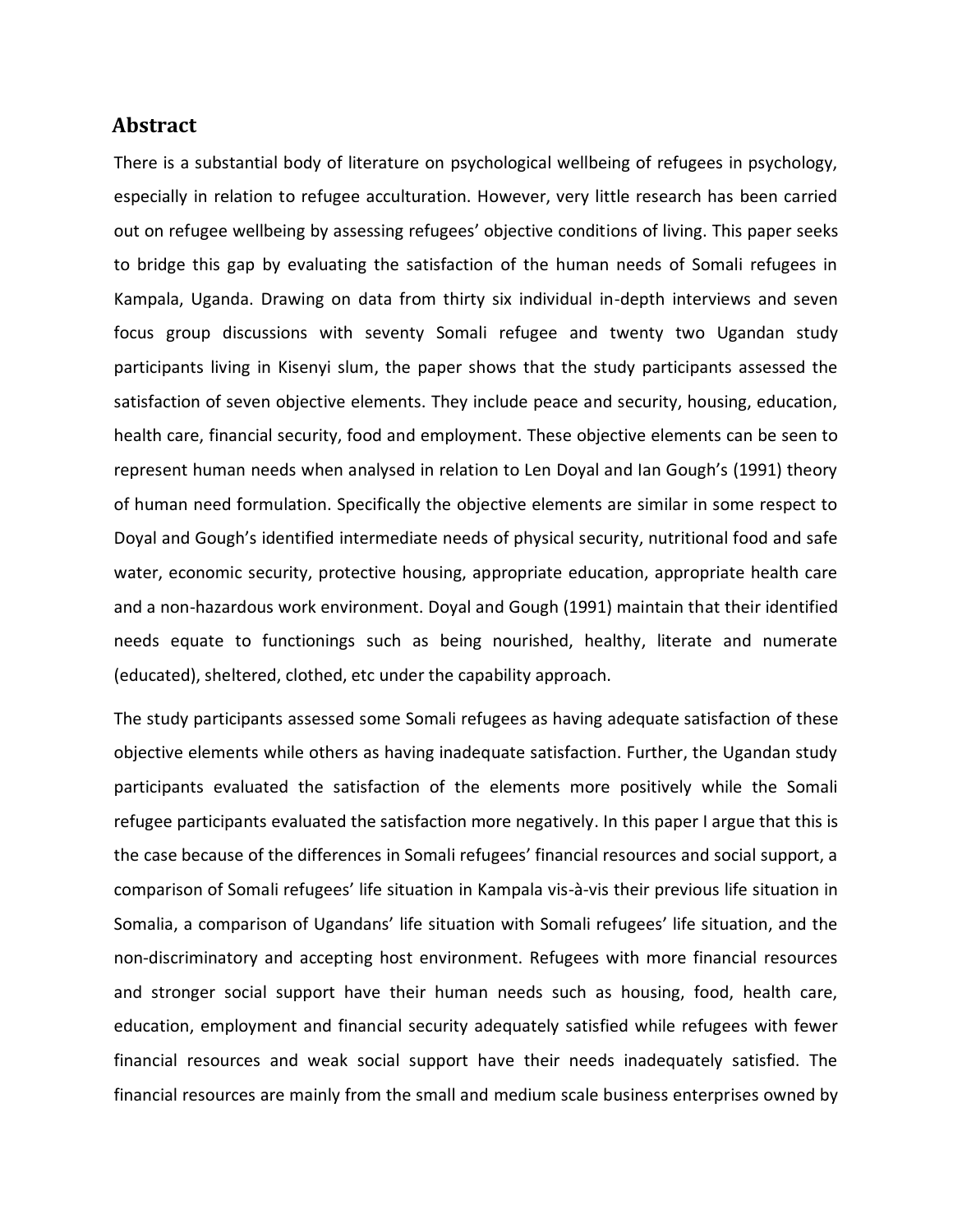Somali refugees in Kisenyi while the social support is mainly in form of financial remittances from relatives and friends from industrialised or developed countries. In addition to financial resources and mutual social support, the non-discriminatory and accepting attitudes and behaviours of Ugandans resulted in the satisfaction of the human needs of housing, education, peace and security, and employment of this category of Somali refugees. The positive evaluation of the satisfaction of Somali refugees' needs of housing, education, food and financial security by Ugandans is because most Ugandans living in Kisenyi are in a poorer financial position than Somali refugees. On the other hand, Somali refugees' negative evaluation of the satisfaction of their needs is due to Somali refugees comparing their better conditions of living in Somalia before the outbreak of the civil war with their conditions of living in Kisenyi.

The findings of the study suggest that financial resources and a non-discriminatory and accepting host environment are instrumentally important in promoting Somali refugees' wellbeing since they guarantee adequate satisfaction of the human needs of Somali refugees. I therefore conclude by noting that having means to financial resources and a nondiscriminatory and accepting host environment are fundamental in promoting and guaranteeing refugees' wellbeing in general and Somali refugees in particular.

**Key words:** Refugees' wellbeing, human needs, Somali refugees, human wellbeing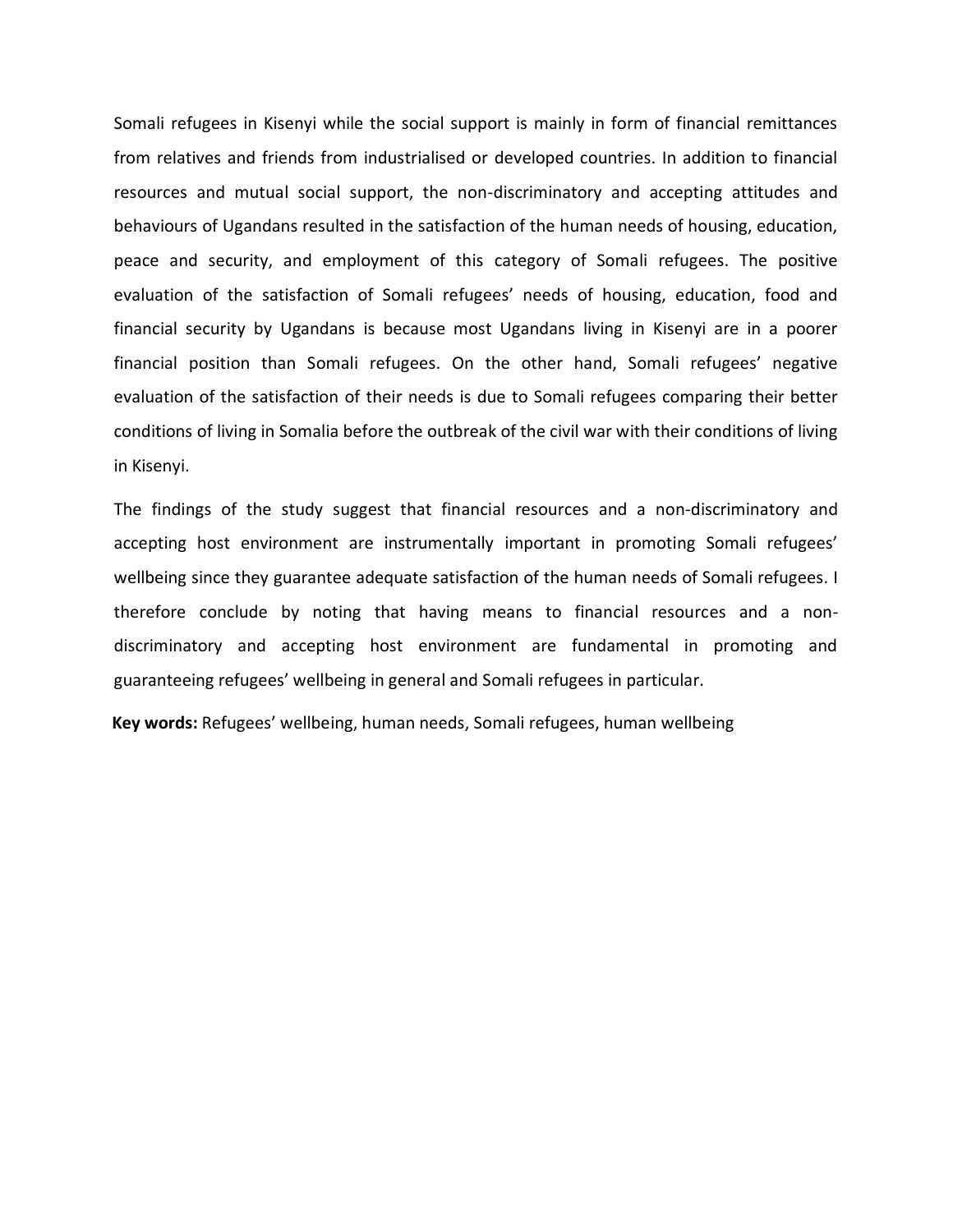## **Introduction**

Although Uganda hosts 220,555 refugees (United Nations High Commissioner for Refugees [UNHCR] 2014a), there is very limited research on the status of the satisfaction of their objective human needs. Yet, according to Doyal and Gough (1991), adequate satisfaction of human needs contributes to the wellbeing of human beings. It enables them to avoid objective harm and ensures their very survival and normal functioning (Braybrooke 1987; Doyal and Gough 1991; Reader 2005; Wiggins 1998). Indeed assessing the satisfaction of the human needs of urban refugees in Uganda, Somali refugees included, is necessary since the government policy requires urban refugees to be self-reliant (Government of Uganda [GOU] 2014; UNHCR 2014b). This means that they can neither receive assistance from the UNHCR and other non-governmental organizations nor the government of Uganda. Therefore, understanding the ways in which urban refugees promote the satisfaction of their human needs is paramount in the presence of such policy environment. It is these ways that need to be strengthened and promoted by agencies working with refugees so as to guarantee continued satisfaction of urban refugees' needs.

Using Somali refugees in Kisenyi as a case study, this paper explores refugees' and host community members' perceptions concerning the status of the satisfaction of Somali refugees' needs in Kisenyi. The paper draws on Doyal and Gough's (1991) theory of human need formulation to assess the satisfaction of Somali refugees' needs. The paper shows that the participants assessed the satisfaction of seven needs of Somali refugee, and they include peace and security, housing, health care, education, food, employment and financial security. These needs were evaluated as equally positive and negative. The Ugandan participants mainly held positive evaluations while Somali refugee participants mainly held negative evaluations.

In this paper argue that the wellbeing of Somali refugees is evaluated both positively and negatively because of the differences in Somali refugees' financial resources and mutual social support, a comparison of Somali refugees' life situation to Ugandans' life situation, and a comparison of the life situation in Somalia to the life situation in Uganda. Somali refugees who have a strong financial position and social support are perceived to have adequate access to employment, housing, education, health care, food and financial security. In comparison to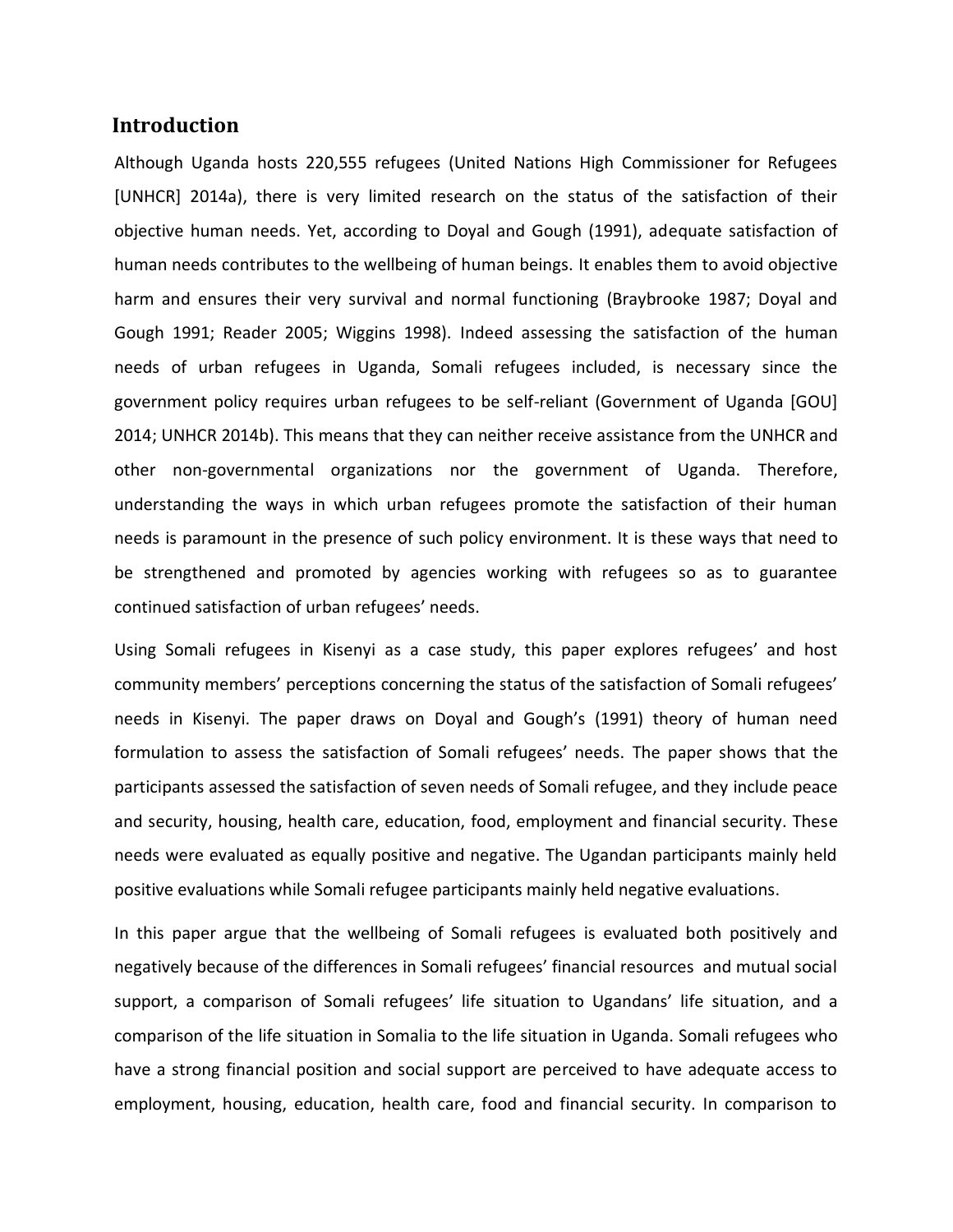most Ugandans living in Kisenyi, Somali refugees have better access to housing, food and financial security. Additionally, due to the absence of war in Uganda, Somali refugees have access to peace and security. On the other hand, a combination of Ugandans' nondiscriminatory behaviours towards Somali refugees and the laws guaranteeing refugee rights and freedoms also resulted in Somali refugees' access to peace and security, housing, education, financial security and employment. These behaviours and laws resulted in a nondiscriminatory and accepting host environment.

The paper gives a brief overview of the meaning of the term needs, a description of Doyal and Gough's theory of human and a justification for drawing on it in order to perform the task at hand. The second section discusses the methodology used for data collection. The third section presents the findings of the study. The paper concludes by showing that financial resources and a non-discriminatory and accepting host environment are instrumental in promoting the satisfaction of Somali refugees' needs and their wellbeing.

## **Concept of needs and theory of human need (THN)**

Although the concept of human needs has a long history, it has multiple and conflicting meanings. The term can be used as a noun, verb or method/satisfier of desires and drives (Doyal and Gough 1991; Gasper 2007; O'Neill 2011; Rauschmayer, Omann and Fruhmann 2011). However, this paper adopts Doyal and Gough's (1991) definition of human needs as universal goals which when adequately satisfied enables individuals to avoid serious objective harm. Thus, needs are viewed as necessities/requisites for achieving a given end (Gasper 2004; 2007; Doyal and Gough 1991; Phillips 2006). In this case the end is human wellbeing.

According to Doyal and Gough, there are two universal basic needs, that is, physical health and autonomy, which must be satisfied optimally in order to avoid the objective harm. Doyal and Gough (1991) argue that these two basic needs are similar to functionings under the capability approach such as being nourished, healthy, literate and numerate (educated) and sheltered. In order to optimally satisfy the basic needs, eleven intermediate needs must be satisfied minimally (Doyal and Gough 1991; Gough 2000; Phillip 2006; Scott 2012). The intermediate needs are satisfiers of the universal basic needs because they share universal satisfier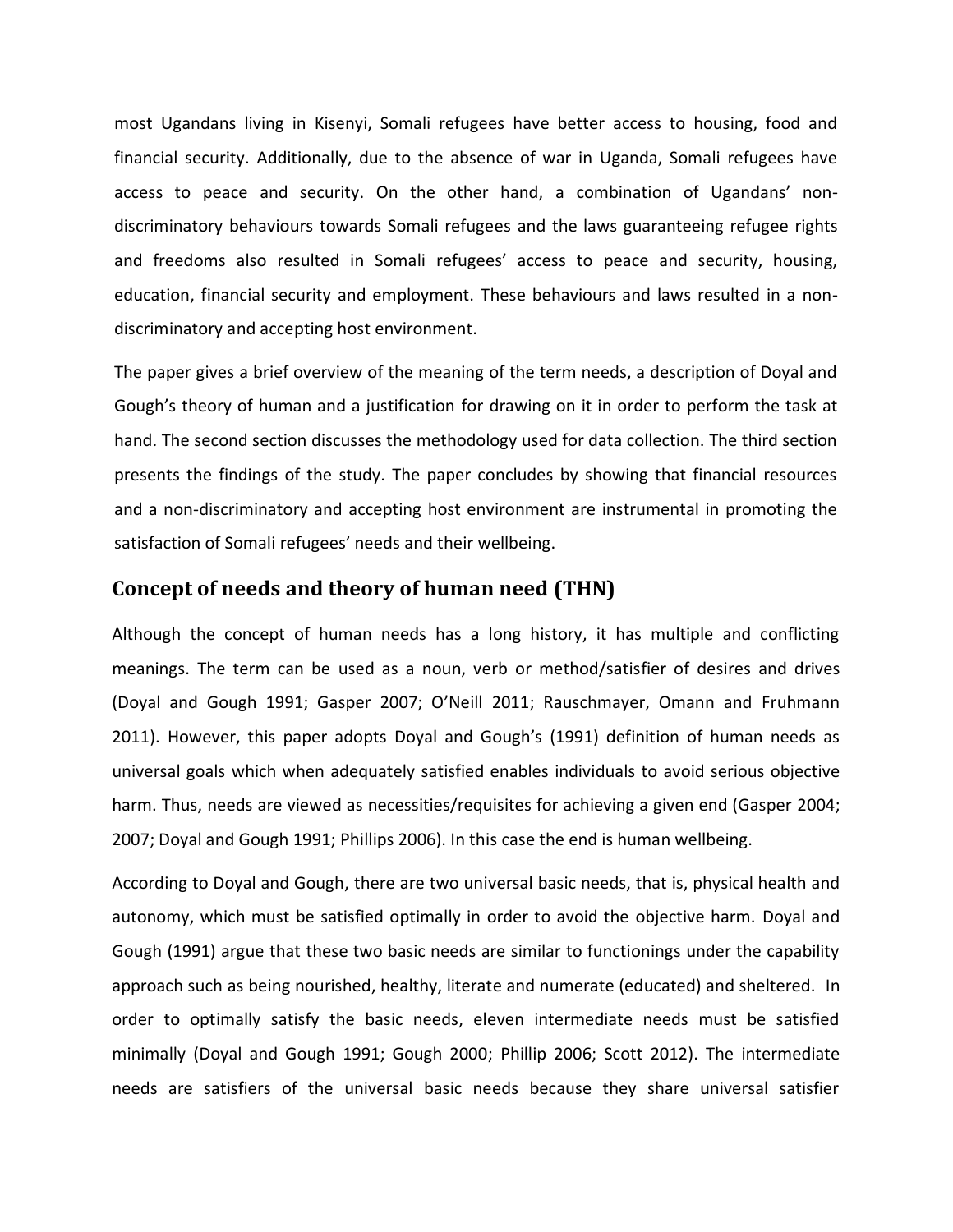characteristics. Universal satisfier characteristics are 'those properties of goods, services, activities and relationships which enhance physical health and human autonomy in all cultures' (Doyal and Gough 1991: 157). Therefore the intermediate needs include nutritional food and clean water, protective housing, non-hazardous work environment, non-hazardous physical environment, safe birth control and child-bearing, appropriate health care, security in childhood, significant primary relationships, physical security, economic security, and appropriate education (Dean 2010; Gasper 2004; Doyal and Gough 1991; Gough; 2000; 2003).

THN is adopted for this paper because it listed needs conform to Alkire's (2005) suggestion of framing needs in a general way, which allows both universal application and local specification and implementation. In line with Alkire's suggestion, THN needs are universal, but their satisfiers (actual goods and services) vary from one society to another (Clark and Gough 2005; Gough 2000). This means that, although the primary needs apply to all cultures, their satisfiers are relative (applying to specific local contexts). Secondly, the theory has a logical and relational four step process of explaining the human needs. This also fits in well to Braybrooke's (1987) suggested relational formula to be followed while discussing human needs. The relational formula helps us to understand the importance of the claimed needs, and reduces on the confusion that arises due to the various usages of term needs (Braybrooke 1987; Gasper 2004).

## **Methodology**

Field work for this project was carried out between July and December 2013 using qualitative approaches. Data was collected from both Somali refugees and Ugandans living in Kisenyi, a slum in Kampala. This is because most Somali refugees in Kampala, if not all, live in Kisenyi (Omata 2012). Seventy Somali refugees and twenty two Ugandans were recruited for the study. All the study participants were between 18-60 years of age and they included both women and men. Fourteen and fifty six Somali refugees were recruited to participate in in-depth individual interviews and focus group discussions (FGDs) respectively, while all the 22 Ugandans participated in in-depth individual interviews. There were no FGDs for Ugandans because the potential Ugandan FGD participants refused to be recruited into FGDs arguing that they did not have time since they were busy.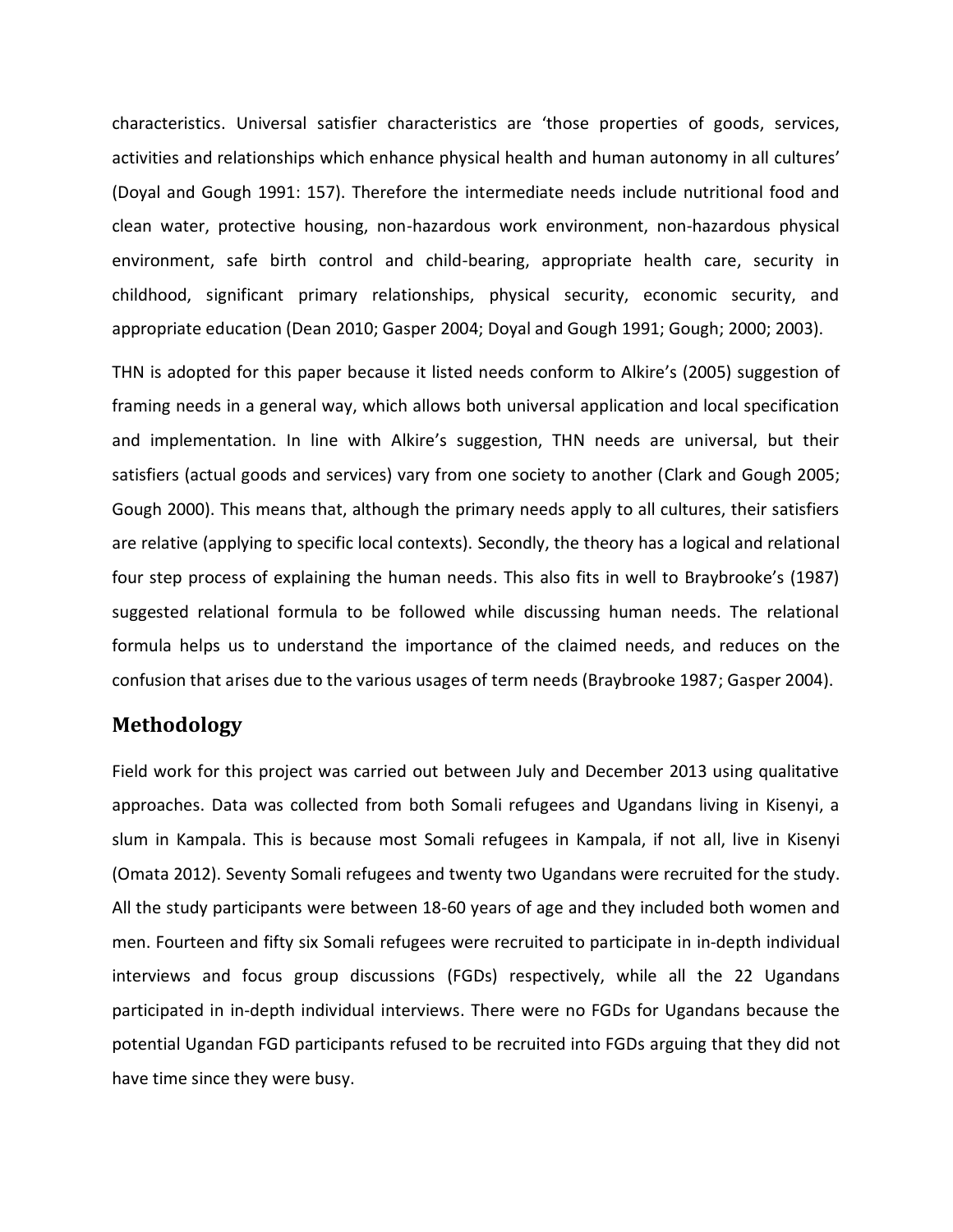In-depth individual interviews were carried out at various places in Kisenyi convenient to the study participants. I conducted the individual interviews with five female and nine male Somali refugee participants with the assistance of translators. I also conducted individual interviews with eight female and fourteen male Ugandan participants in Luganda. Men showed more willingness to participate in the study than women. Since participation in the study was voluntary, the study recruited more male participants than female participants. Individual indepth interviews were used as a method of data collection because, as Boeije (2010) and Marshall and Rossman (2006) argue, they give an opportunity to the study participants to discuss the study issues in their own words. This fits well especially with a study looking at the participants' perception of Somali refugees' wellbeing.

In addition to the individual interviews, seven FGDs were carried out with Somali refugees. Four of the FGDs were carried at Kyaggwe primary school, one from Refugee Hope and two from a house in Kisenyi. With the exception of the two FGDs at a house in Kisenyi with only male participants, the rest of the FGDs had a combination of both female and male study participants. Each FGD had between seven to nine participants, and on average four to five were women. Although it had originally been planned to have gender segregated FGDs, potential female participants were unwilling to participate in FGDs conducted by a male researcher without male Somali refugees. They claimed that this was for religious reasons. Like the individual interviews with Somali refugee participants, the FGDs were also carried out with the help of the translators.

Data was collected using FGD guide, and I moderated the FGDs. FGDs were used as a method of data collection because this study is looking at Somali refugees' wellbeing at the group level, and not at the individual level. The group context, that is, the presence of others, and views of group members have effects on individual participants' views and behaviours (Boeije 2010). This results in collection of data which are not about the experiences and opinions of the individual participants, but about the group as generated through the interaction (Green and Hart 1999; Hennink, Hutter and Bailey 2011; Morgan 1997). All the interviews and FGDs were audio recorded.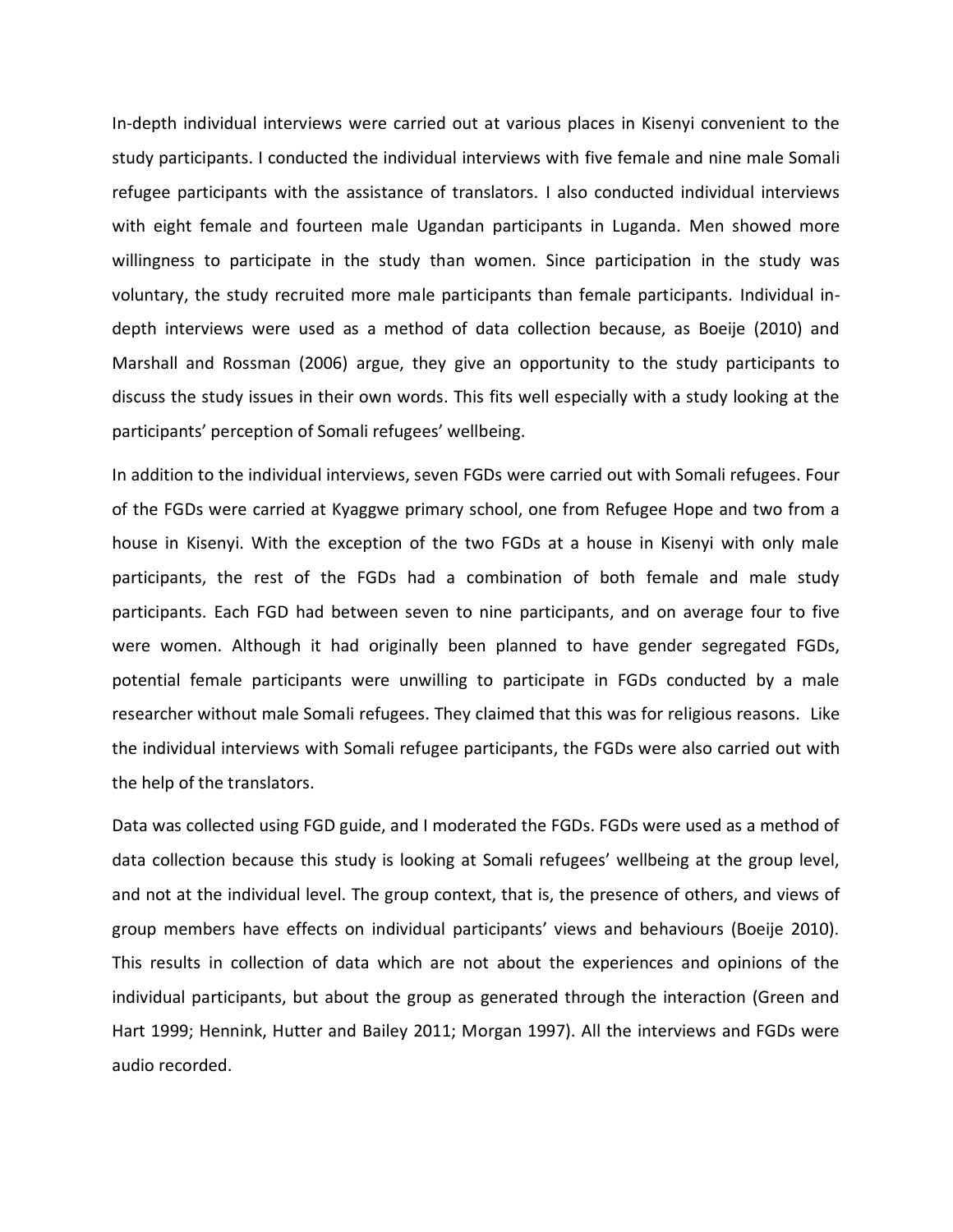Using NVIvo 9, themes, subthemes, categories and subcategories were developed. Through comparing the codes for similarities and differences, data was grouped into categories and subcategories. Through comparing the categories and subcategories in order to observe the relationships between them, themes and subthemes were developed (Boeije 2010; Glesne 2011; Strauss and Corbin 1998).

## **Study findings**

From the data analysis, the participants assessed the satisfaction of seven elements. They include peace and security, housing, health care, education, food, employment and financial security. These elements are similar to Doyal and Gough's (1991) intermediate needs of physical security, protective housing, appropriate health care, appropriate education, nutritionals food and safe water, non-hazardous work environment and economic security. The Ugandan participants generally evaluated Somali refugees' access to the seven elements positively while Somali refugee participants evaluated Somali refugees' access generally negatively. Each of these elements is discussed in detail below. Important to note is that the terms wellbeing and living well are used interchangeably in this paper since they have similar meanings.

## **Peace and security**

Both Somali refugee and Ugandan participants evaluated the satisfaction of the element of peace and security in relation to Somali refugees in Kisenyi. Contrary to Doyal and Gough (1991), who define physical security as absence of violence and criminality, peace and security according to the participants included absence of war/violence, freedom of movement and choice, law and order, and psychological peace/security or peace of mind. This echoes other authors' observations such as Barash and Webel (2002), Brunk (2012) and Galtung (2012) who maintain that peace includes both negative (absence of war/violence) and positive (harmony, love, gentleness, freedom, etc) aspects. For instance, Cortright (2008: 13) argues: 'in African traditions peace means order, harmony, and equilibrium, not merely preventing war.'

The majority of Somali refugee and Ugandan participants noted that most Somali refugees have peace and security in Kisenyi. Apart from living in a place without war, they are generally not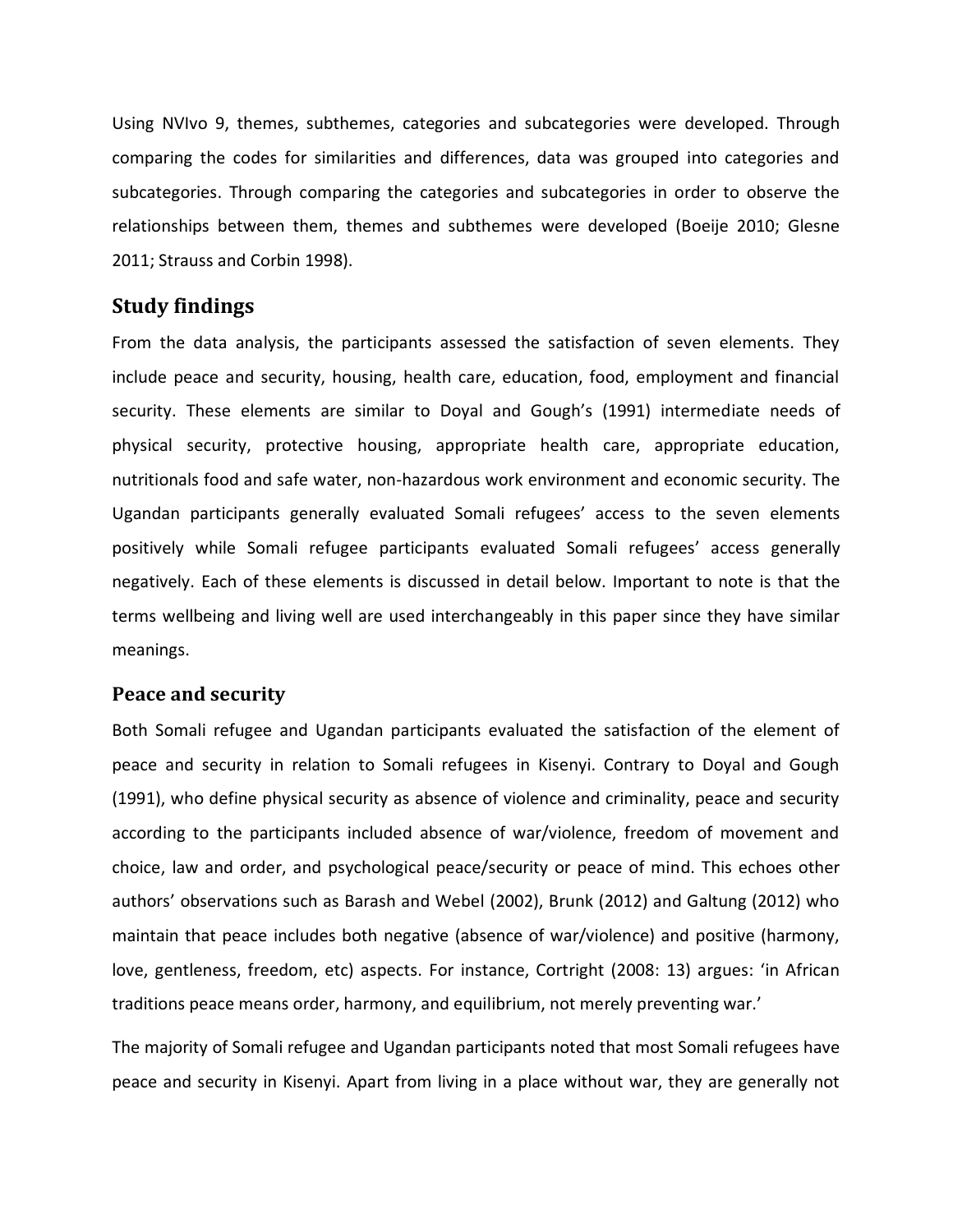persecuted by the local host community or the government. The host community on the whole does not discriminate or fight against Somali refugees. They have warmly welcomed Somali refugees. Ugandans, especially the house owners and police, give advice to Somali refugees on how to promote their security. They are advised to go back to their homes before it is dark or late in the night so as to avoid criminals who target night travellers. Some Ugandans also arrest petty thieves targeting Somali refugees.

Somali refugees also have freedom to do whatever they want as long as it does not conflict with the laws of the country. For instance, they have freedom of worship and freedom of movement to any place and at any time of the day. Somali refugees contribute to this peace and security by interacting and making friendships with Ugandans. Peace and security was perceived by the participants as the only way Somali refugees' lives can be safe. When they have peace and security they are able to engage in other undertakings that are fundamental to living well such as starting business enterprises, going to work and studying. For instance, a male youth (Somali refugee) in a FGD observed the following in relation to Somali refugees' enjoyment of peace and security in Kisenyi: 'we have peace. I want to say this, sometimes we go to watch movies and we go back home late in the night and nothing happens to you. Nobody attacks or fights you. There is security here.' While Musa (Somali refugee) in an individual interview explained:

We are satisfied with the peace and security. There is law and order; there is a government controlling and securing the country. Nobody can fight like in Somalia. In Somalia there is tribalism and fighting based on clans; there is no peace there. So we are satisfied very much with life here and actually we appreciate.

On the side of the Ugandan participants Saida had this to say:

They tell us that in their own country (Somalia) they were no longer able to sleep at night. That when one had just put his/her head down (to sleep), someone would kick the door to the house, torture and do to you whatever he wants. But here, they are doing well; they tell us that they can sleep and wake up at 2:00am without anyone interfering with them. Don't you see that they are living well here? Peace and freedom are very important for one to live well. They have a lot of freedom here.

While Jane (Ugandan participant) noted:

I think it is the environment; there is peace. I think Somalis have peace. They tell us that Uganda is a very good place. He wakes up in the morning and he parks there his car. He sits in a restaurant to take tea as he watches television. Then at noon he drives to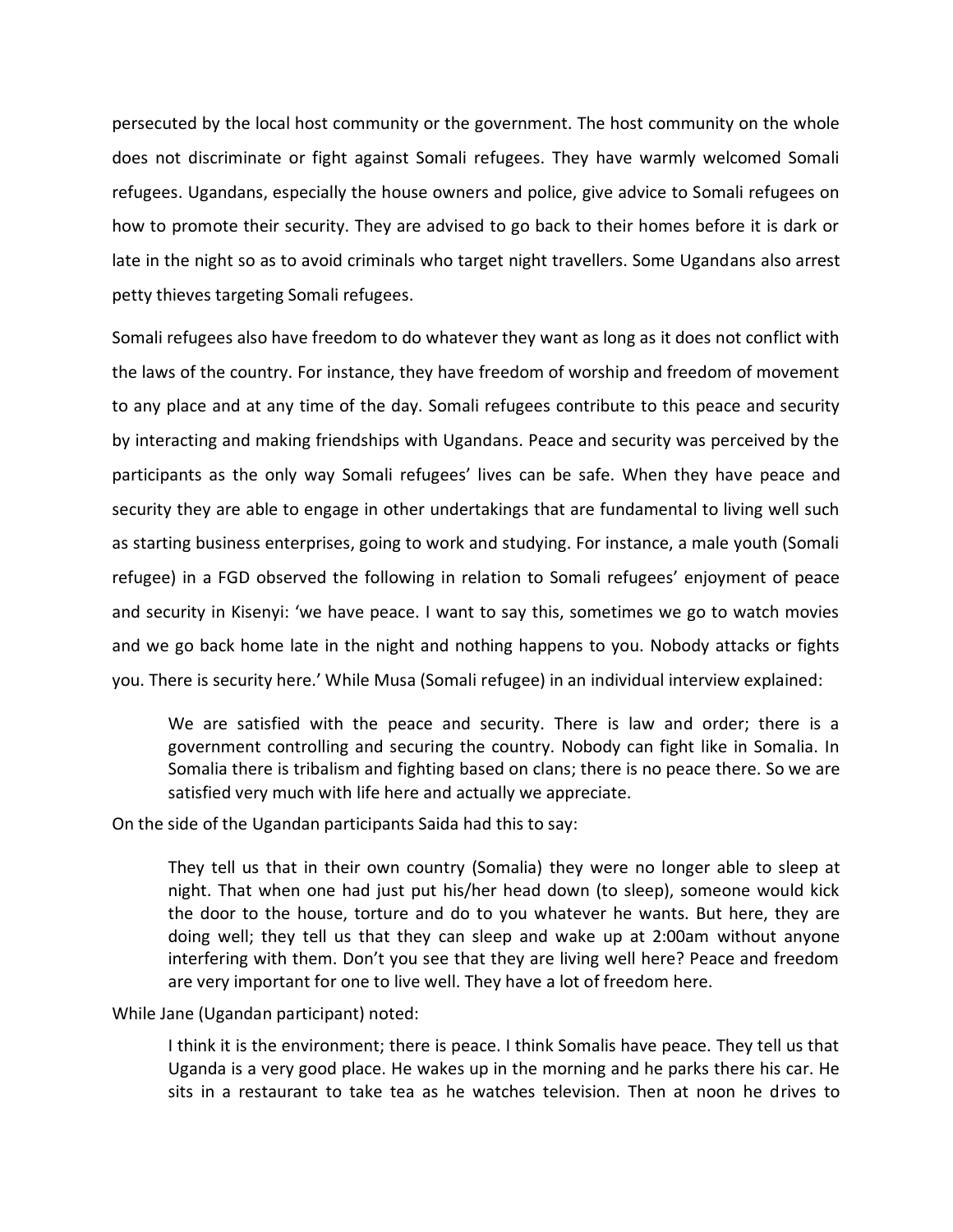another restaurant to have lunch. It comes to evening while he is driving his car and doing nothing, but driving and eating. I am not saying they don't work. What happens is that you will find that he has people working in his businesses or sometimes the wife. But these people have peace. You may pass here in the evening and you find them seated outside cross legged and taking tea; they have peace. They are living well.

In contrast to their lives in Somalia, Somali refugees are perceived to be enjoying peace and security in Kisenyi. This is due to the prevailing political stability in Uganda. Unlike Somalia, there is no war going on in Uganda. The war in Somalia created situations of generalised violence and criminality, as noted by Saida and Musa above. Similar to the observation by Doyal and Gough (1991), this inhibits the enjoyment of peace and security. Because there is no war going on and there is a functioning government in Uganda, there is minimal violence and generalised criminality.

Furthermore, Somali refugees have peace and security because of the non-discriminatory behaviours of Ugandans towards Somali refugees, as the participants' quotes above indicate. Ugandans do not persecute or harass Somali refugees, even though it would be easy since Somali refugees are physically and culturally different from Ugandans and they are a minority vis-à-vis Ugandans. Ugandans are involved in behaviours aimed at protecting Somali refugees such as arresting thieves targeting Somali refugees and giving advice on how Somali refugees can avoid falling in the traps of thieves. This means that for immigrants in general and refugees in particular, to have peace, even in a country where there is no war, there must be the good will of the host community. This includes the host community having a positive attitude towards refugees.

In addition, the 2006 Refugee Act grants freedoms and rights to refugees such as freedom of movement (GOU 2006). All these (political stability, a non-discriminatory host community and the refugee act) create an environment which is peaceful and secure. It is this peaceful and secure environment in Kisenyi which enables Somali refugees to engage in tasks and activities that are important to living well, such as attending school, running business enterprises, moving from one place to another and at any time of the day, and engaging in pastime activities, as Saida and Jane pointed out above. As such, Somali refugees are perceived to be enjoying peace and security in Uganda compared to when they were in Somalia.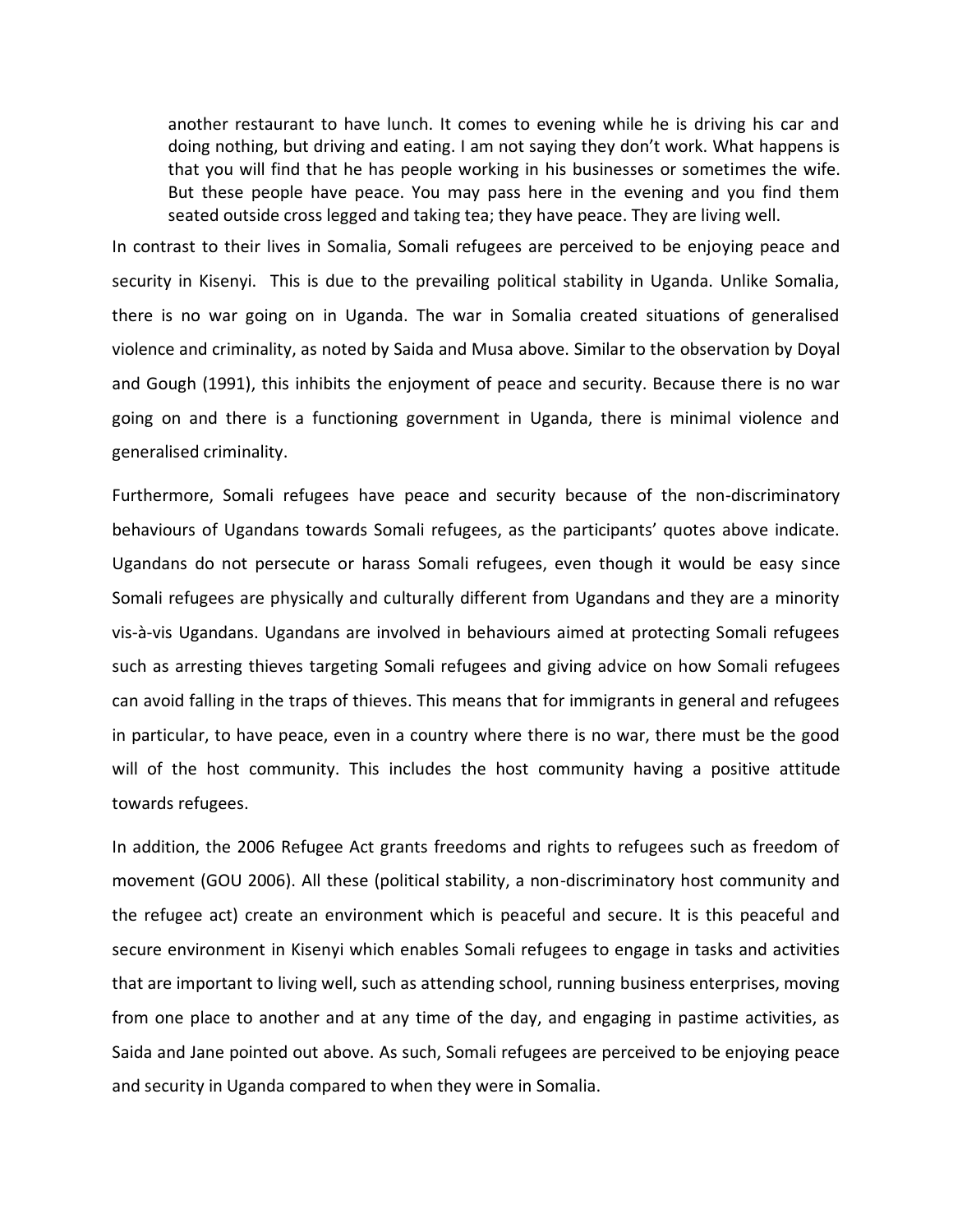The role of the non-discriminatory host environment in Somali refugees' wellbeing is comparable to research on immigrants' subjective wellbeing in Australia (Correa-Velec, Gifford and Barnett 2010) and Finland (Jasinskaja-Lahti, Liebkind and Perhoniemi 2006). Although not focusing on objective wellbeing as the present study is, both studies found that individuals who experienced discrimination by the host community members had lower levels of subjective wellbeing. For instance, Correa-Velec, Gifford and Barnett (2010) in a study of 97 refugee youths in Melbourne, Australia found that youths who had experienced bullying at school and discrimination due to their ethnicity, religion and colour reported lower subjective wellbeing. This means that a non-discriminatory and accepting host environment is instrumental in guaranteeing refugees' wellbeing, both subjective and objective.

It is important, however, to point out that Somali refugees' behaviour of interacting with Ugandans is, in part, responsible for the peace and security they enjoy. It is through interacting with Ugandan house owners and police officers that Somali refugees receive advice on security actions they should take. Nevertheless, this still can only happen when Ugandans engage in non-discriminatory behaviours towards Somali refugees. For instance, Somali refugees cannot successfully interact with Ugandans if the Ugandans have not accepted them. Therefore, it is mainly due to the non-discriminatory behaviours of Ugandans that Somali refugees in Kisenyi enjoy peace and security in Kisenyi.

A small number of Somali refugee participants perceived themselves as enjoying peace and security in Uganda because they compared their life in Kenya and Uganda. For instance, a male youth (Somali refugee) in one of the FGDs had this to say about peace and security:

As for me I am very satisfied with life here (Uganda) because when I compare refugee life here and Kenya, refugees in Uganda are well off. There is a big difference. This is because we have never heard the Uganda government saying Somali refugees should go back to Somalia. We don't live in fear or threat of being chased; we have peace.

The 2006 Refugee Act is the reason why Somali refugees have never been threatened with deportation by the government of Uganda. The act is very generous in terms of rights and freedoms granted to refugees, as a right to remain in Uganda and fair and just treatment, without discrimination based on race, religion, sex, nationality and ethnic identity. In fact, according the act, being granted refugee status is considered a human right (GOU 2006). It also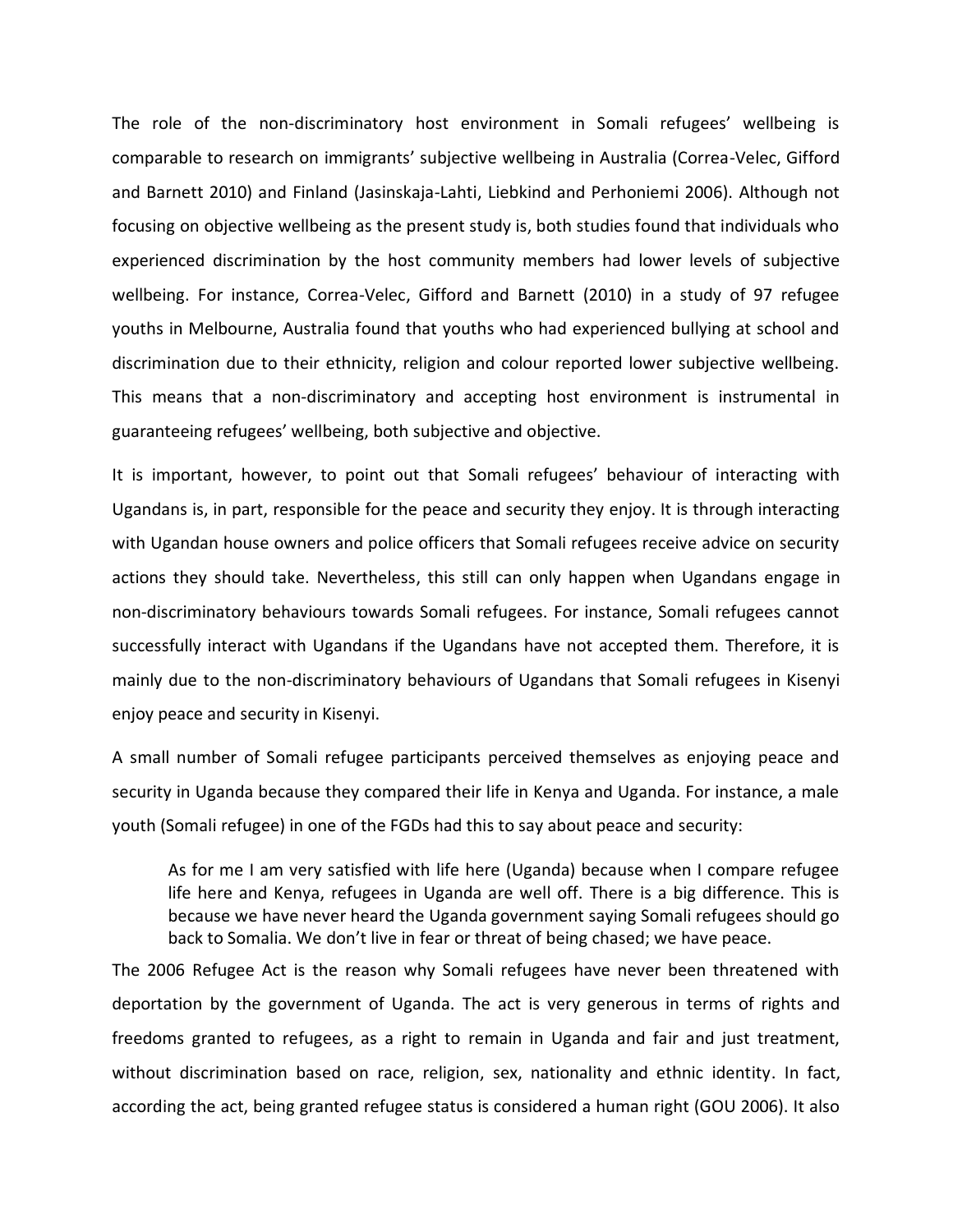clearly specifies the conditions for qualification, disqualification and cessation of refugee status. The government of Uganda is keen on implementing it. Therefore, refugees, Somali refugees included, cannot be summarily deported from Uganda. This results in peace, at least peace of mind or psychological peace, as pointed out by the participant above.

Although living in fear of being deported back to Somalia does not create physical violence, it negatively affects one's psychological peace. This may lead to one developing mental illnesses due to living under constant stress and distress (Doyal and Gough 1991). This suggests that 'psychological peace' promotes Somali refugees' wellbeing since Doyal and Gough (1991) observe that mental health is a component of physical health, which is a requirement for avoiding objective harm. In addition, Somali refugees having 'psychological peace' means that they can successfully engage in tasks and activities that are essential to living well, such as attending school, running business enterprises and engaging in pastime activities. For instance, one can only think of starting a business enterprise if he/she is convinced that he/she will not be deported, at least in the short run.

Despite a majority of the participants maintaining that Somali refugees enjoy peace and security in Uganda, a small number of Ugandan and Somali refugee participants noted that Somali refugees lacked peace and security. These participants believe that some Somali refugees are discriminated against, verbally abused and their valuable items snatched by some Ugandans. For instance, Khamiat (Somali refugee) in an individual interview had this to say about the insufficient peace and security Somali refugees in Kisenyi have:

We are not satisfied because we have been discriminated against or abused. Can life be satisfying when the people you are living with are abusing you? Somali girls go to markets for shopping, and whatever they have bought is snatched away by Ugandan thieves. They sometimes fight us; they call us Misumari (Nails) because it sounds like Somali. This is abuse to us. These are the kind of challenges we are facing, but we are patient because problems are everywhere whether it is here or Somalia. For instance, in Somalia Somali women face many problems. They are raped in our presence and nothing you can do to save them.

On the other hand, Swaib (Ugandan participant) had this to say about the peace and security Somali refugees in Kisenyi enjoy: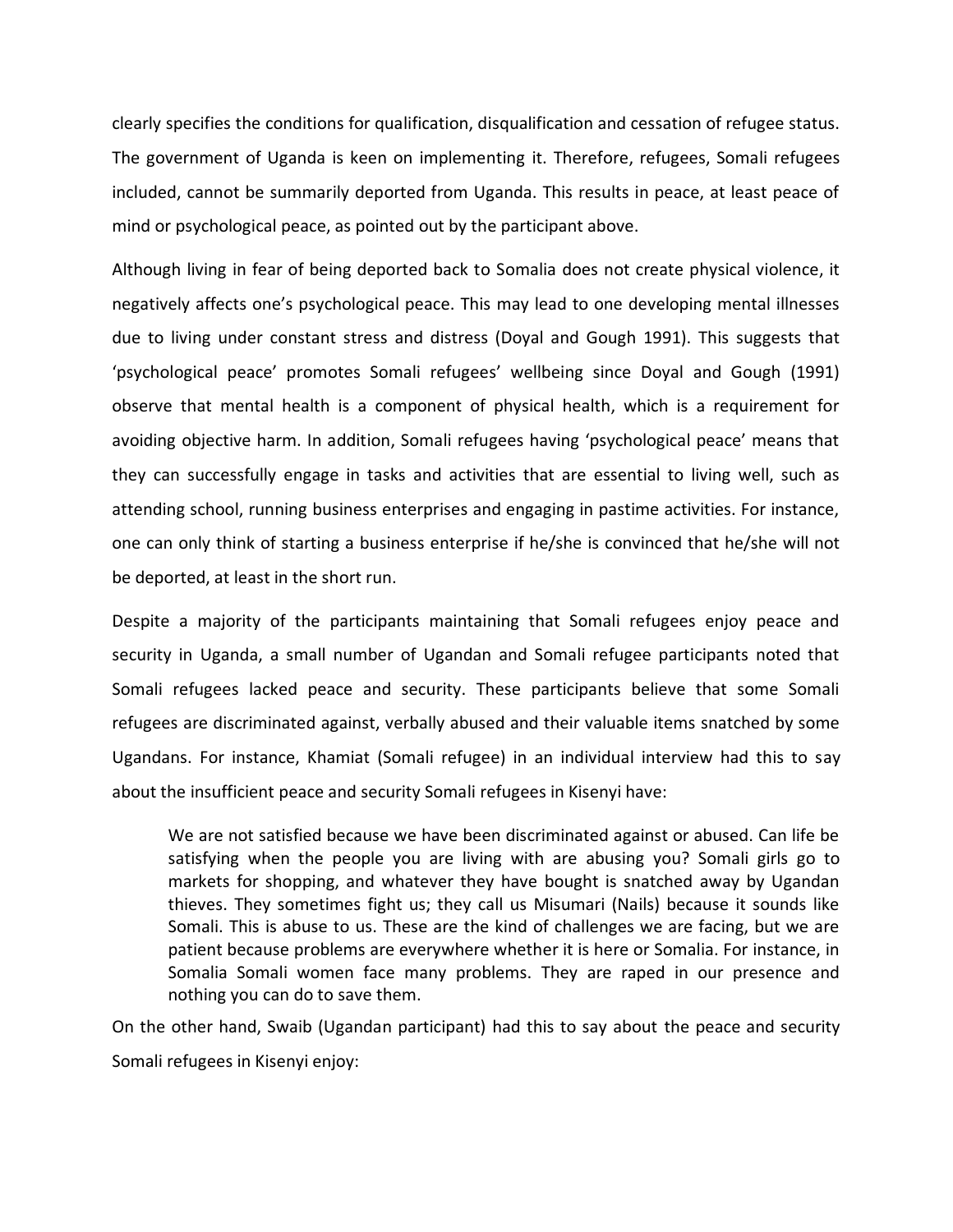I see these people don't have peace because one (Somali refugee) may tell you that Ugandans have mistreated them. You see Ugandans didn't like them from the start. I think that is the problem they are experiencing. Let me give you an example, only that you were not around, but I saw it with my own eyes. One man riding a motor cycle intentionally knocked down a Somali girl while saying: 'you, why don't you go back to Mogadishu?' It really pained me. But the Somali girl was strong enough that she didn't fall down. However, it pained me very much. So, I think these people don't have peace.

The number of Ugandans engaged in discrimination towards Somali refugees is small. If it was big or substantial, there is no way a majority of both Somali refugee and Ugandan participants would have maintained that Somali refugees enjoy peace and security in Uganda. For instance, the petty thieves do not only snatch valuable items from Somali refugees, but also from Ugandans. However, because Somali refugees are new in Kampala and are less aware of the existence of the petty thieves they are more likely to be the target and victims of thieves than Ugandans who are more aware and streetwise. In addition, compared to when in Somalia, Somali refugees in Kampala still enjoy relative peace and security. In Uganda, Somali refugee women are not raped, as was the case in Somalia, as explained by Khamiat above. This is due to the existence of a functioning government in Uganda which controls criminality and generalised violence. This further illustrates that Somali refugees enjoy relative peace and security in Uganda compared to Somalia.

#### **Employment**

The Ugandan and Somali refugee participants also assessed Somali refugees' access to employment or work. Similar to Divakalala's (2008) research on wellbeing in Sri Lanka, employment was considered important by the participants in part because it guarantees financial security, which enables people to acquire other elements important to living well, such as housing, health care and education. However, unlike Doyal and Gough's (1991) work that mainly focuses on a non-hazardous work environment, the participants in this study were concerned with Somali refugees being employed, either self-employment or by others.

Both Ugandan and Somali refugee participants noted that some Somali refugees are employed. Some Somali refugees have started business enterprises such as supermarkets, shops, fuel stations and restaurants. It is in these Somali refugee owned businesses that most Somali refugees have acquired employment. The behaviours of Ugandans towards Somali refugees are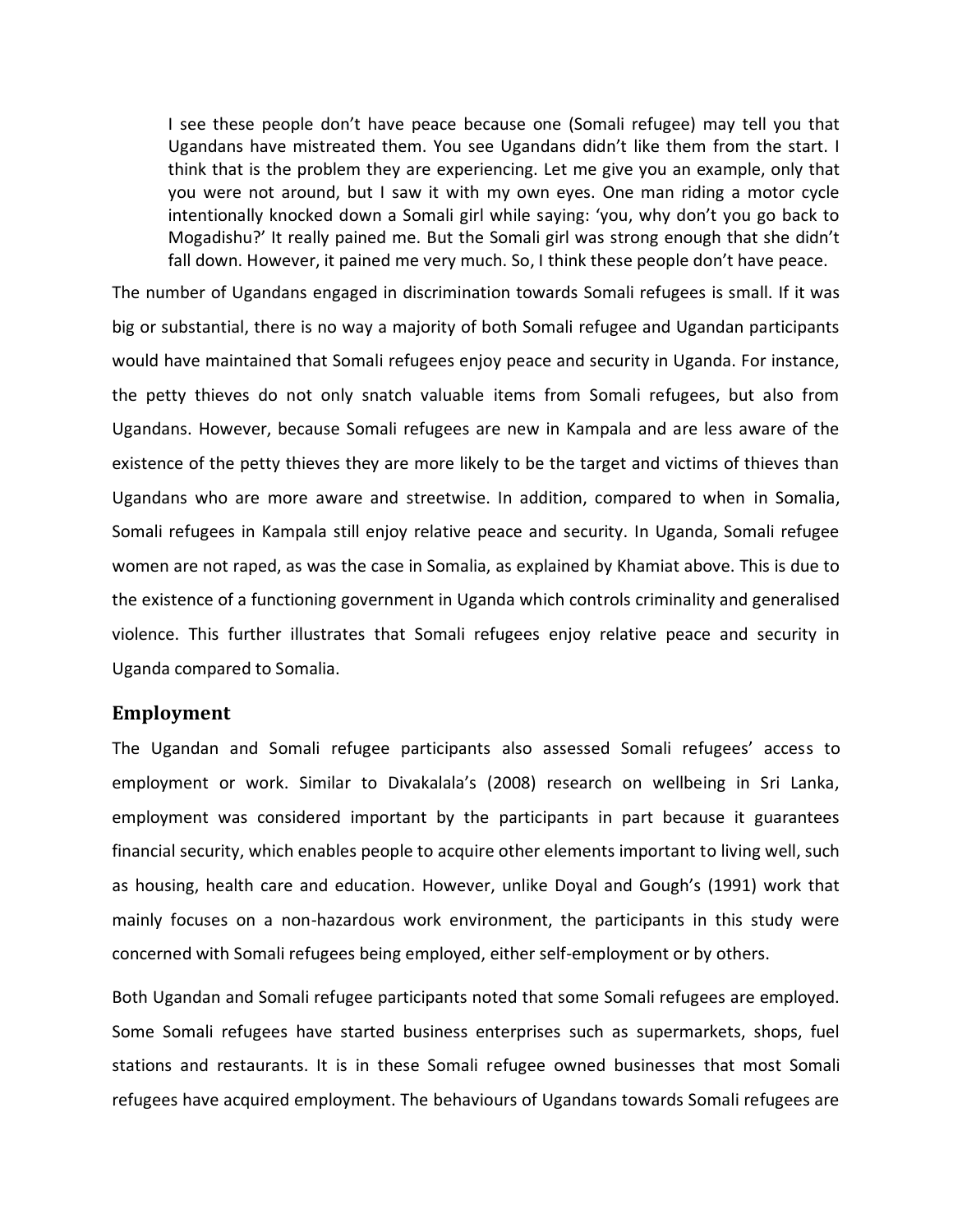in some ways responsible for the development of Somali refugees' business enterprises. The participants noted that it is Ugandan house owners who rent out houses where Somali refugees run their businesses. It was also pointed out that Ugandans in Kisenyi buy from these business enterprises. Due to this, Somali refugee business enterprises have employed Ugandans as sales persons. For instance, a male Somali refugee participant in one of the FGDs had this to say about Somali refugee owned business enterprises:

Let me tell you one fact, Somali refugees are composed of two groups. Those who are financially well off and those who are not. Mostly those who are well off are the ones living here in Kampala and those who are poor live in Nakivale (refugee settlement in Isingiro district). It is them (Somali refugees living in Kampala) who have started businesses where we work. So, we get jobs among ourselves in Kampala. We create jobs for poor people (Somali refugees). For instance, some Somali girls cook for Somali students at university campuses.

While Abdu (Somali refugee) in an individual interview commented:

We come here because we need a good life. We need our children to go to school and we need to work. In Kampala we easily get jobs because of the many Somali refugee owned businesses. Actually we are living well. We use the money to pay bills like house rent. In Nakivale there is nothing (business enterprises).

On the other hand, Wilson (Ugandan participant) when asked where Somali refugees get employment replied:

Somalis work together. They usually pool financial resources so as to start running businesses. The businesses first will give them money, but secondly, they create employment for fellow Somalis. It is these businesses that employ most Somali refugees. They are living well because of working together.

While Saida (Ugandan participant) had this to say:

They have also started shops and supermarkets. For the butchery, I have only seen one for camel meat. In their shops and supermarkets they sell at the same prices regardless whether one is a Ugandan or Somali. They don't discriminate. When a Somali shop attendant sees you, he welcomes you saying: 'Maama come; customer come, you are welcome.' They will at least say an English word so as to attract you to their shops and buy from them.

Some Somali refugees in Kisenyi are able to obtain employment due to their strong financial position and possession of social support. It is Somali refugees with financial resources who have invested in self-employment ventures. It would be hard for Somali refugees to access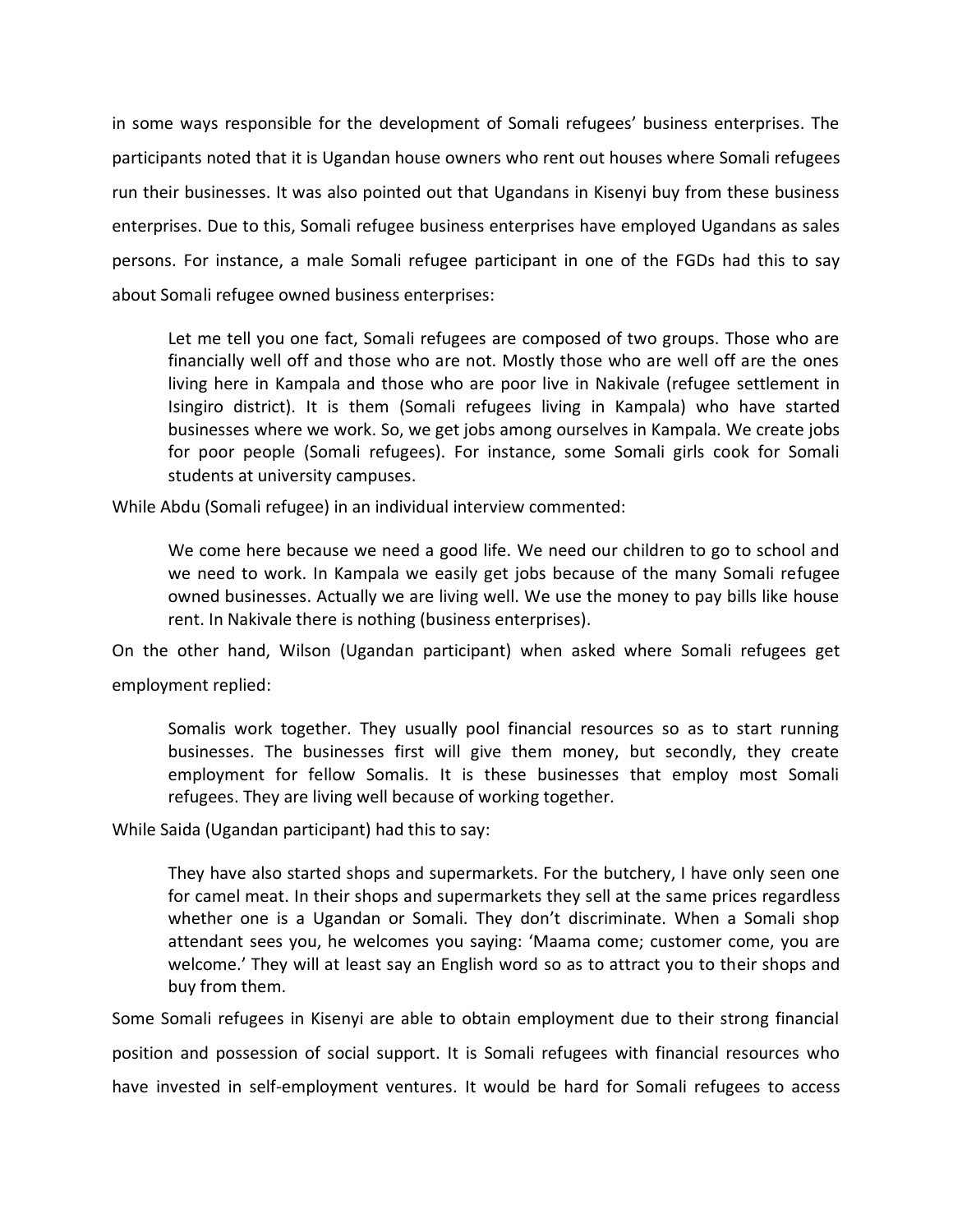employment without financial resources to invest in self-employment ventures since Uganda's youth unemployment stands at 61.1 per cent (ActionAid International Uganda 2012). This suggests that Somali refugees who are not nationals have much fewer opportunities for accessing employment if they have not started their own employment ventures. In any case, the majority of Ugandans are engaged in self-employment (Uganda Bureau of Statistics 2013). Therefore, for Somali refugees to access employment in Kampala they need financial resources to invest in self-employment ventures, as Ugandans are doing. This is why it is the financially well off Somali refugees who have migrated from refugee settlements to Kampala, since they are able to create their own employment.

Other Somali refugees who are not financially well off find employment in Somali refugee owned business enterprises. Financially well off Somali refugees engage in creating employment opportunities for financially poor Somali refugees. This is because of a strong culture of social support among Somali refugees. This finding shows that Somali refugees perceive employment of Somali refugees in Kisenyi as a collective responsibility. Furthermore, due to the strong culture of social support, Somali refugees are also able to pool financial resources to start self-employment ventures, as pointed out above by Wilson. All these demonstrate the role of social support in enabling Somali refugees' access to employment in Kisenyi.

Ugandans not engaging in discriminatory behaviours is also one of the reasons why Somali refugees operate business enterprises. In order for Somali refugees to run the business enterprises they need space in the form of housing. Due to non-discriminatory behaviours of Ugandan house owners Somali refugees are able to have access to housing, as pointed out above. Without housing for business purposes, it would be hard for Somali refugees to venture into business. In addition, Ugandans do not discriminate against Somali refugee owned businesses when it comes to purchasing goods. Since Ugandans are the majority in Kisenyi, this expands the customer base for Somali refugee owned businesses. This, in turn, creates more employment opportunities for Somali refugees since they have a big customer base to serve. Also, in order for Ugandan owned businesses to attract and effectively serve the Somali refugee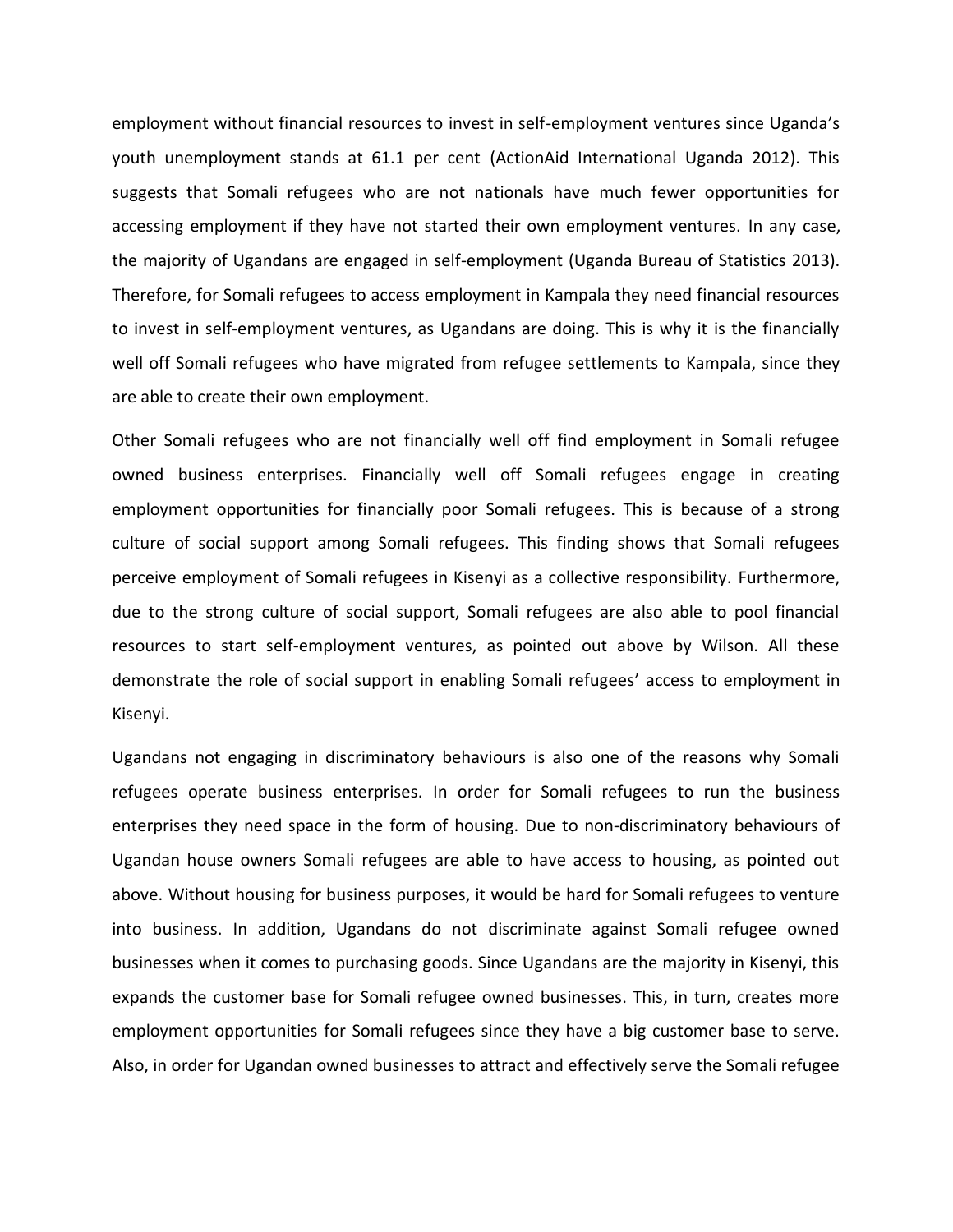customers, they are employing Somali refugees as sale persons. All these non-discriminatory behaviours of Ugandans have created employment opportunities for Somali refugees.

However, the non-discriminatory behaviours of Somali refugee business owners also, in part contribute to Somali refugee employment. In order for Somali refugees to successfully operate businesses in a Ugandan dominated Kisenyi they need sales persons who understand the local languages. Since Somali refugee business owners do not discriminate against Ugandans in terms of employee recruitment, they are able to start and successfully operate business enterprises, which provide employment to the business owners. In addition, Somali refugee business owners' non-discrimination towards Ugandan customers has also expanded the customer base, which, in turn expands the number of sales persons employed, Somali refugees included, especially those who understand the local languages. This ensures that Somali refugees have access to employment in Kisenyi. This further demonstrates the role of Somali refugees' non-discriminatory behaviours in enabling them access employment in Kisenyi. It should be noted that Somali refugees' non-discriminatory behaviours can only contribute to Somali refugees' employment if Ugandans are non-discriminatory in the first place. Ugandans being the host community and the majority places them in a more powerful position vis-à-vis Somali refugees.

It is interesting that the participants were not concerned with a non-hazardous work environment, which is an element of Doyal and Gough's (1991) framework. It seems that the non-hazardous work environment is more of a developed and industrialised world concept. Citizens and residents of these countries have alternative mechanisms to live well without a job, such as social welfare programs. They also have alternative employment opportunities to choose from. However, Somali refugees in Uganda do not have alternatives in terms of employment since the majority of people in Uganda are engaged in self-employment, and there is a high rate of unemployment, as illustrated above. In such circumstances an individual would not be pre-occupied with having non-hazardous employment, but just employment. Also, nonhazardous requirements in relation to employment are more likely to apply to formal employment ventures than informal employment (self-employment or private employment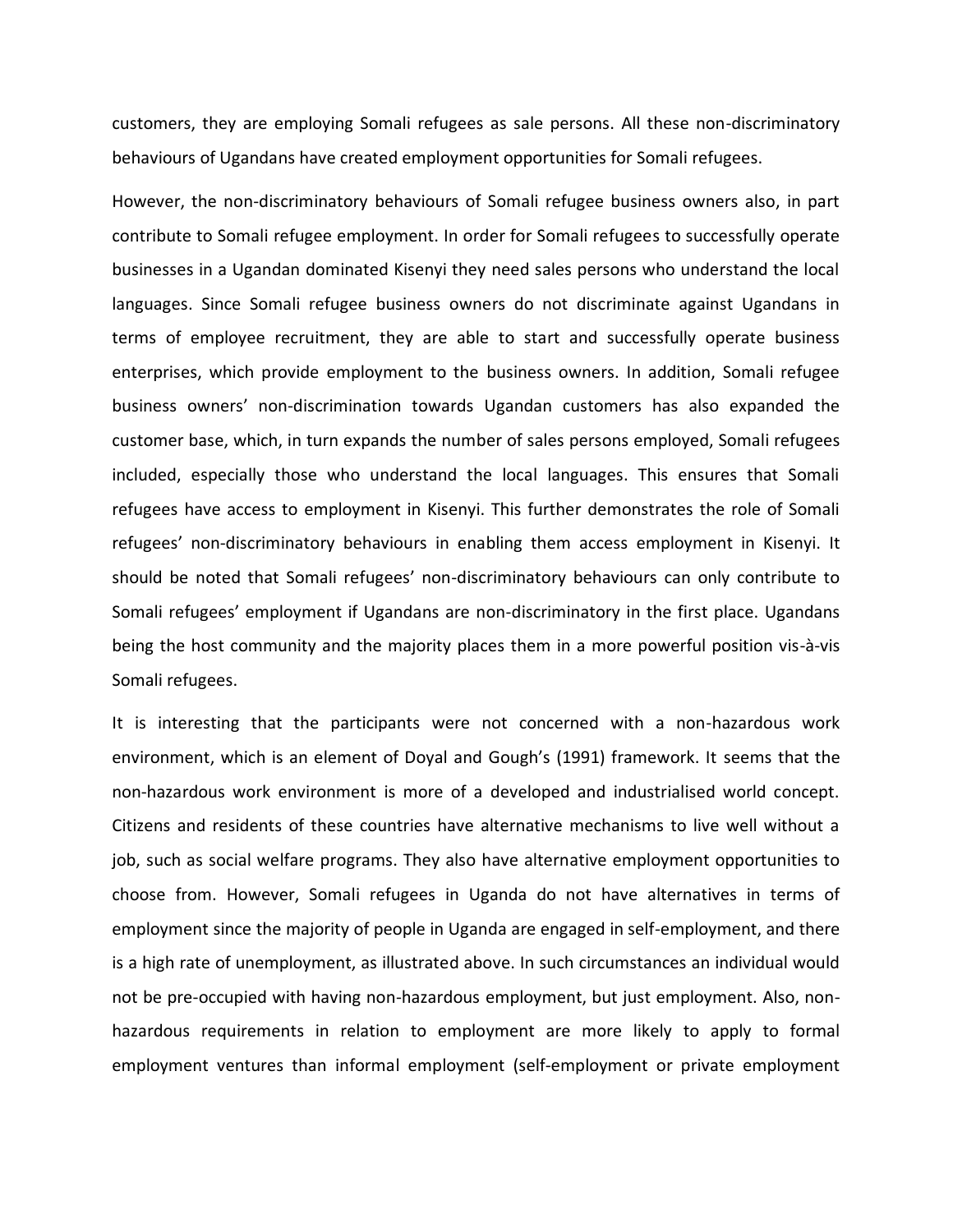ventures), especially if the ventures are small and medium scale, as is the case with those started by Somali refugees.

It is also possible that the participants had little knowledge about what constitutes nonhazardous work. This is because research in Sri Lanka, another developing country, shows that the participants had a conception of a non-hazardous work (Divakalala 2008). According to Divakalala's (2008) study, the participants perceived wellbeing to mean having secure jobs. This included having decent jobs, adequate income, job satisfaction and jobs respected by the community. The fact that participants in another developing country (Sri Lanka) had a conception of non-hazardous work suggests that this element does not only apply to developed or industrialised countries.

Despite some Somali refugees in Kisenyi being employed and running business enterprises, there are some who are not employed. This was pointed out by both Ugandan and Somali refugee participants. Different reasons were advanced to explain Somali refugees' unemployment as will be shown later on. However, Hamid (Somali refugee) in one of the individual interviews had this to say about the satisfaction of the need of employment: 'having work or something to do. But we are having many guys who don't have work and they spend much of their time eating that thing called mira, while others smoke cigarettes. However, some people, their life is good.' While Jasmine (Ugandan participant) pointed out:

There are some male youths (Somali refugees) loitering around. It seems they don't have jobs/employment opportunities. They need to find ways of getting employment for these youths. That will help them so that they don't join some groups that are involved in petty theft as is the case with some Ugandans. Don't you see that? That is what I see.

This finding suggests that having no employment/work means that Somali refugees can turn to deviant behaviours as means of passing time and earning income. Pass time behaviours such as eating mira and smoking cigarettes directly affect the consumers, but petty theft affects others whose property is stolen. This means that when some people's elements for living well are not adequately met, they may find maladaptive ways of coping with the situation. In fact, Burton (1979), Coate and Rosati (1988) and Sites (1973) make similar observations in their works on human needs. For instance, Sites (1973: 9) notes: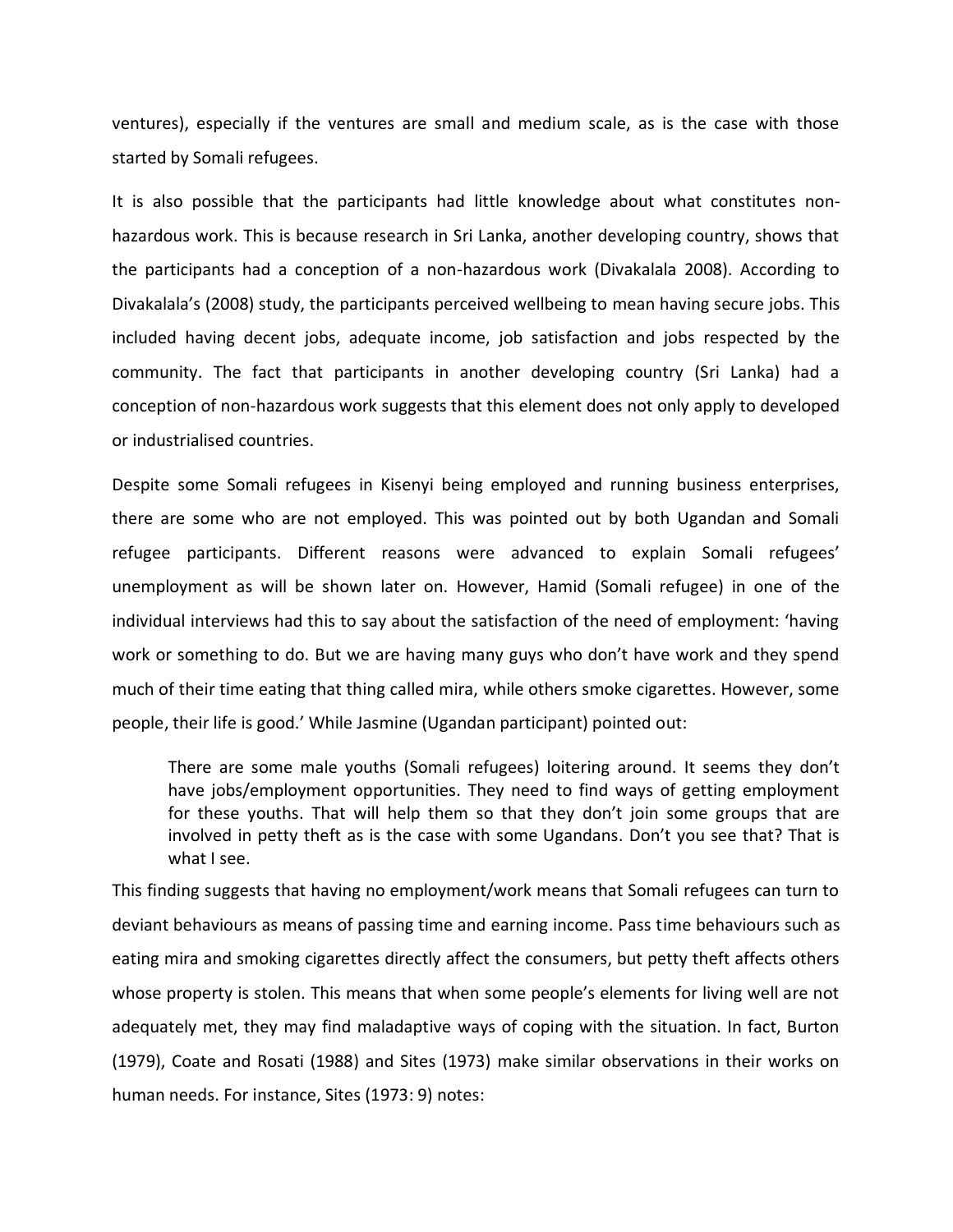The individual is willing to go outside the socially acceptable ways of behaving in order to seek gratification for more basic needs. He is willing to violate what, from a social point of view, might be considered his own good in order to obtain gratification for his basic needs.

Resorting to deviant behaviours in order to satisfy unmet human needs is what Doyal and Gough (1991) refer to as the strongest form of autonomy. According to Doyal and Gough (1991), an individual's autonomy must be within socially acceptable boundaries of behaviour. Human beings resort to deviant behaviours so as to satisfy unmet needs because the existence of unmet needs threatens their survival and normal functioning (Coate and Rosati 1988; Doyal and Gough 1991). That deviant or maladaptive ways can be dangerous to both those engaged in them and to non-participants is the reason why Jasmine advocates control.

Although some Somali refugees are not employed, for some this is out of their choice, as two Somali refugee participants pointed out. For this category of Somali refugees the employment opportunities available to them do not provide decent wages, and, thus, they prefer not to work. For instance, a male youth (Somali refugee) in one of the FGDs had this to say about employment: 'here in Uganda there are many Somali companies like Hass, Dashib, etc. Somalis can get jobs from there, but they (the companies) pay very little. How can you work when the money you take home can't cater for your bills?' This finding implies that work is not sought for its own sake, but for financial security so as to secure other goods required to live well such as housing. However, the issue of low wages is not discussed by Doyal and Gough (1991) when describing what constitutes a hazardous work environment. They only list occupational injury and diseases, excessive hours of work and excessively repetitive work, yet wages paid to workers are part of the work environment.

Other Somali refugees in Kisenyi were not working because of a strong social support system, as noted by some Ugandan and Somali refugee participants. It is this support system which ensures that Somali refugees who are not working have financial security to meet other elements required for living well, such as food, housing and health care. This support system involves both Somali refugees living in Uganda and those living in other countries. For instance, Isma (Somali refugee) in one of the individual interviews had this to say about Somali refugees' working in Uganda: 'yes, some of us work; some of us we work with Ugandans. However, we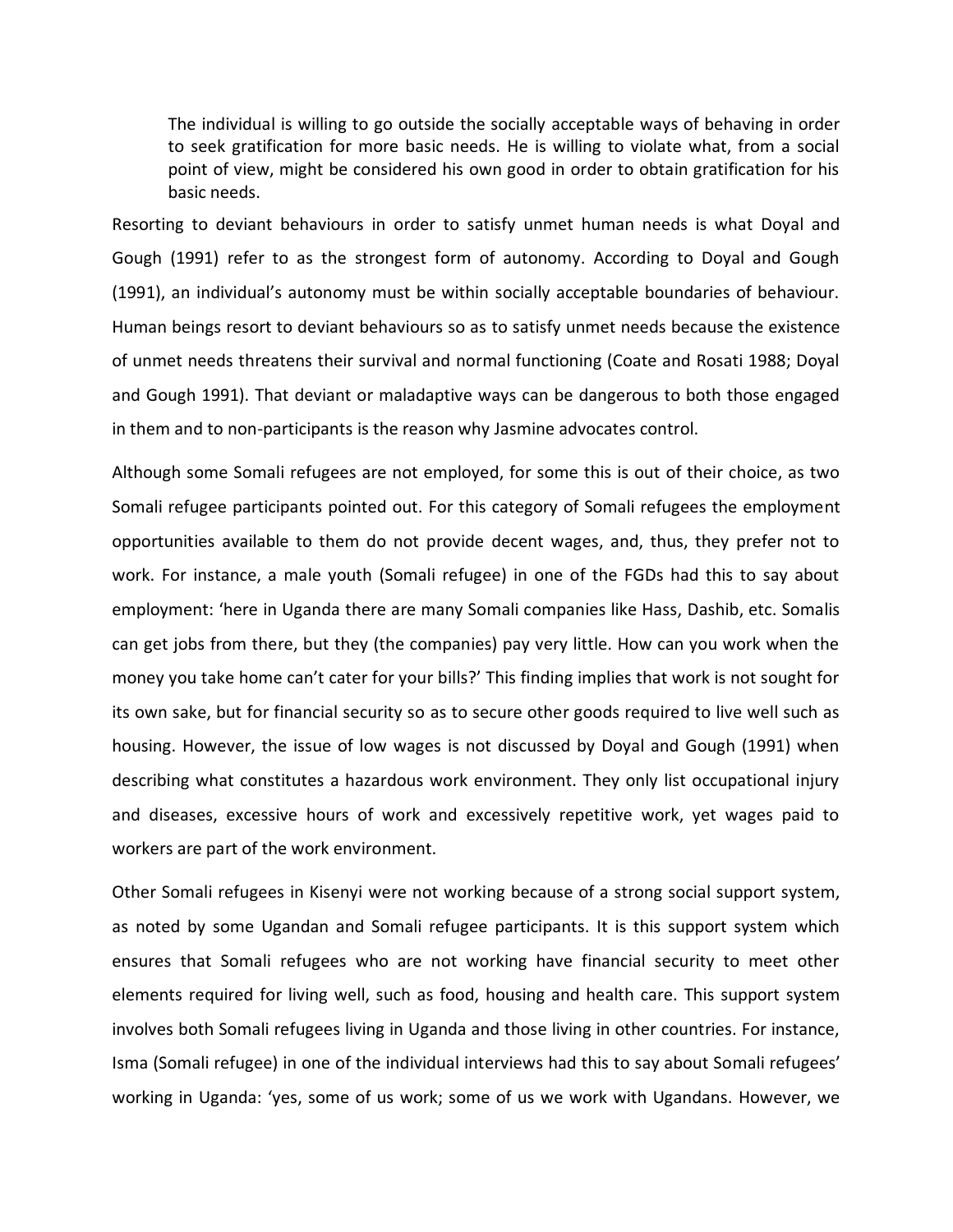have our relatives living in the developed countries like America, Canada and Britain. So we mostly receive money from abroad.' Madina (Ugandan participant) on the other hand observed: 'most Somalis here don't work, but they have food. They are living well; they receive money from abroad.'

As pointed out above, this suggests that work is sought in order to meet one's elements required to live well. Since some Somali refugees have strong social support systems, they do not work. This is likely to be the category of Somali refugees which is not working on the account of low wages paid by Somali refugee owned business companies. Even without working this category can still live well due to social support in the form of financial remittances from relatives abroad. Therefore, some Somali refugees in Kisenyi live well partly because of a strong social support system, as observed earlier.

#### **Education**

Both Ugandan and Somali refugee participants evaluated Somali refugees' access to education. Similar to Doyal and Gough's (1991) work, education was considered important due to its ability to expand one's autonomy and skills acquisition. This partly prepares individuals for future employment, which is similar to Divakalala's (2008) finding on wellbeing in Sri Lanka. Also, education was considered important because it enables individuals to engage in intercultural communication. Some Ugandan and Somali refugee participants noted that Somali refugees have access to education. This is mainly for children and youths attending schools and universities respectively. Somali refugee children attend both public schools which are free of charge and private schools where students pay school fees. Also, the Somali refugee participants noted that their Ugandan friends advise them about the schools providing quality education. For instance, Musa (Somali refugee) in an individual interview when asked about which elements were required by Somali refugees in Kisenyi to live well responded: 'through what we get from the businesses, our children are able to go to school since we are able to pay the school fees.' While Maimuna (Somali refugee) in an individual interview had this to say about the education of Somali refugee children:

Yes, they are there. For instance, some Somali children attend Ugandan owned schools with Ugandan children, and the schools fees are affordable. However, most of these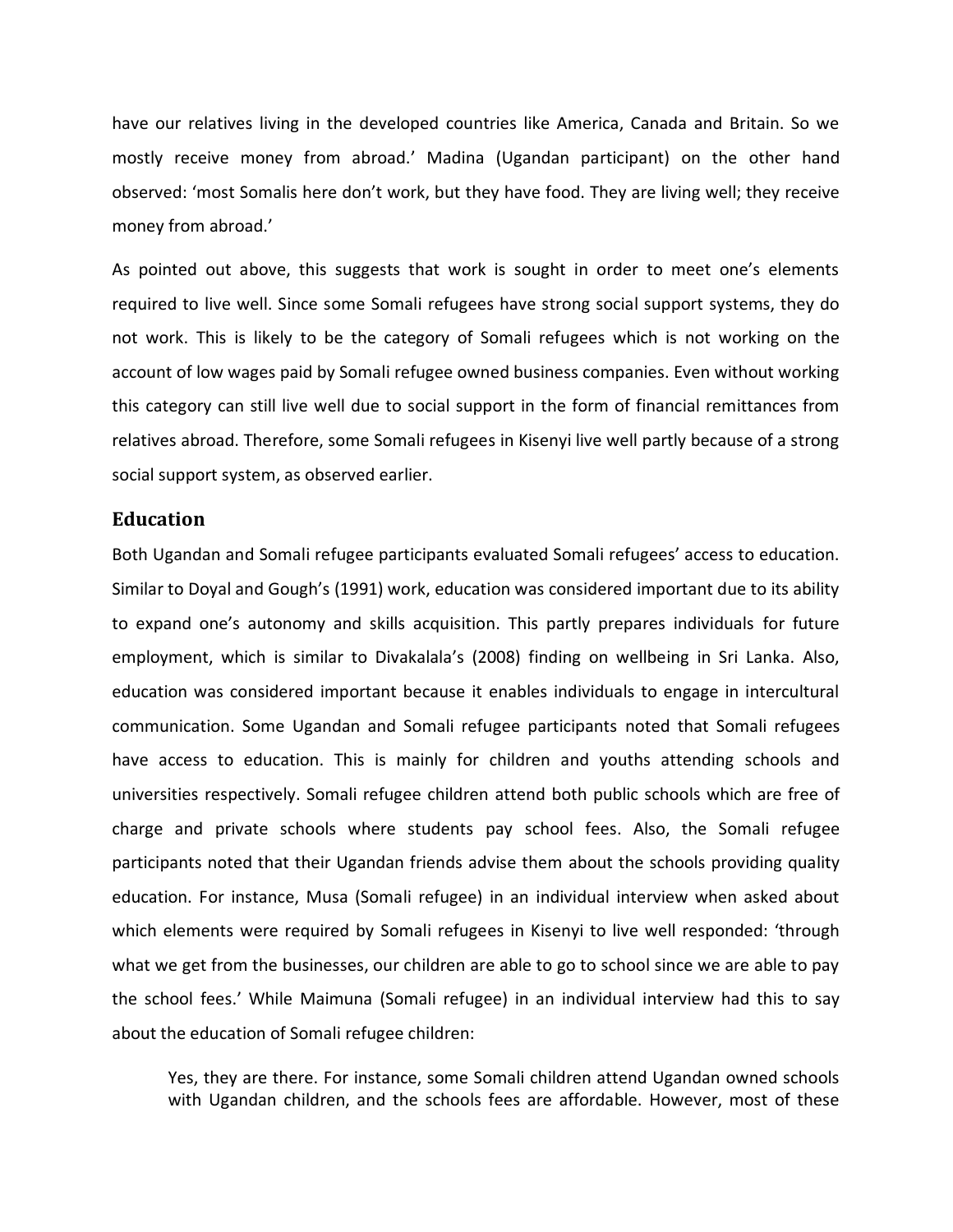schools don't provide quality education, but it is better than nothing. Some of these schools are government owned. However, we don't go near most privately owned schools because they are very expensive and we can't afford them.

On the other hand, Jalia (Ugandan participant) had this to say about Somali refugees' access to education:

However, when it is school time, you may go around this area and don't find school going children at home. Even Somalis' children are going to school. If you go to special schools owned by Somalis, the school fees are very high; they are the most expensive schools in this area. They are up there; two of them. There is a mosque for Somalis called Tawqhid; that is where one of the schools is. At that school most of the students are Somalis and they pay 520,000/= per term. There is a Ugandan who went to get a vacancy for his child and they asked for that amount yet the child would be commuting from home. It is not easy to find a Somali child of school-going age not attending school.

As in the case with employment, some Somali refugee children and youths access education as a result of their parents' strong financial status. These are mainly Somali refugees operating business enterprises. With incomes from the business enterprises they are able to pay school fees in private schools and universities, as Jalia and Musa explained above. It is the financially poor Somali refugee children who attend universal primary and secondary schools, since they provide free education. However, these schools only cater for tuition fees. The parents and guardians have to incur costs for scholastic materials and items such as books, pens, school uniforms, feeding and medical care (GOU 2008). This suggests that even Somali refugee children from poor families are in part able to access education in universal primary and secondary schools due to their parents' financial resources. If the financially poor Somali refugees were unable to pay for the scholastic materials and items, their children would not be able to attend the universal primary and secondary education schools. This shows that Somali refugee parents prioritise and value the education of their children.

Somali refugee children attending Ugandan dominated schools means that the Ugandan children and teachers do not discriminate against them. In fact, no acts of discrimination against Somali refugee children by their Ugandan peers were mentioned by any Somali refugee participant. If Ugandan children and teachers were discriminating against Somali refugee children, it is more likely that they would drop out of the schools. In addition, Somali refugees receive advice about schools providing quality education from Ugandans on the account of the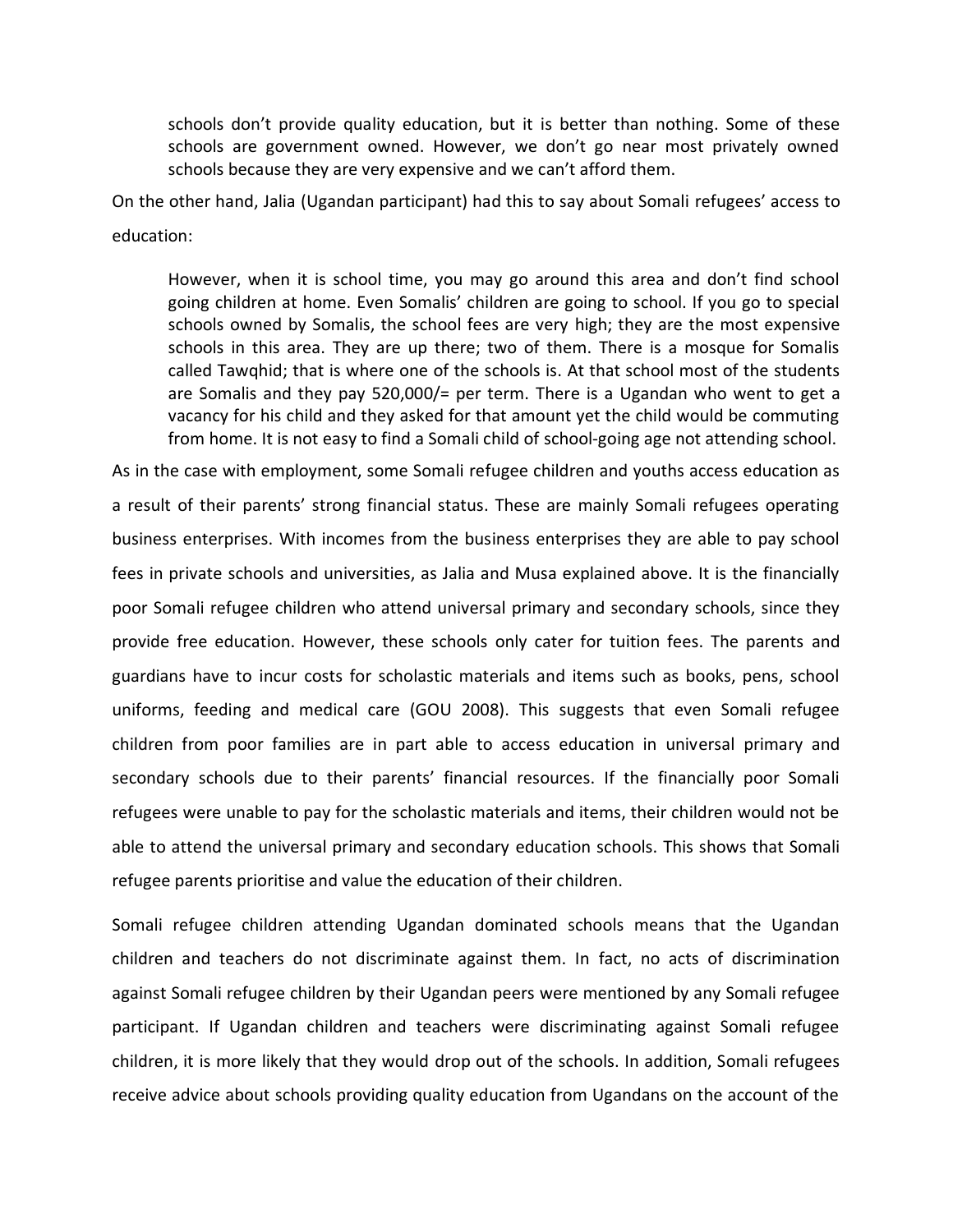non-discriminatory behaviours towards Somali refugees. This results in Somali refugees accessing quality education since it is Ugandans who are more knowledgeable about the schools in Kisenyi and Kampala because they have lived there longer than Somali refugees.

However, for Somali refugee children to attend Ugandan dominated schools they themselves need to have non-discriminatory attitudes and behaviours. If they were discriminatory towards Ugandan children, they would as well stay away from the Ugandan dominated schools. Even the behaviour of seeking advice about schools with quality education can only happen when Somali refugees are not discriminatory towards Ugandans. Therefore, Somali refugees' nondiscriminatory behaviours towards Ugandans are in some respects contributing to their children's access to education.

An interesting facet of this finding is the issue of the quality of education raised by the participants. This suggests that Somali refugees are not just focused on having education, but on quality education particularly. This idea is related to Doyal and Gough's (1991) work, who argue that education should be appropriate. It is the appropriate/quality education which promotes human wellbeing. However, the finding suggests that poor quality education is better than no education. This is due to the fact that poor quality education potentially has some elements/aspects that are useful in life. For instance, although an individual may not acquire all the expected skills, he/she will still learn some skills such as language and social interaction.

However, some Ugandan and Somali refugee participants maintained that there are some Somali refugee children who do not have access to education. This is due to them having insufficient resources to pay school fees. For instance, Khamiat (Somali refugee) when asked in one of the individual interviews which elements required to live well Somali refugees are lacking commented:

The thing we are lacking is education. We don't have education and we cannot communicate in English. So what we are lacking is education; it is number one. We don't have money. Yes, lack of money is a big problem. It is because of this that our children don't have education. They just loiter around the villages.

While Hadijah (Somali refugee) in an individual interview explained: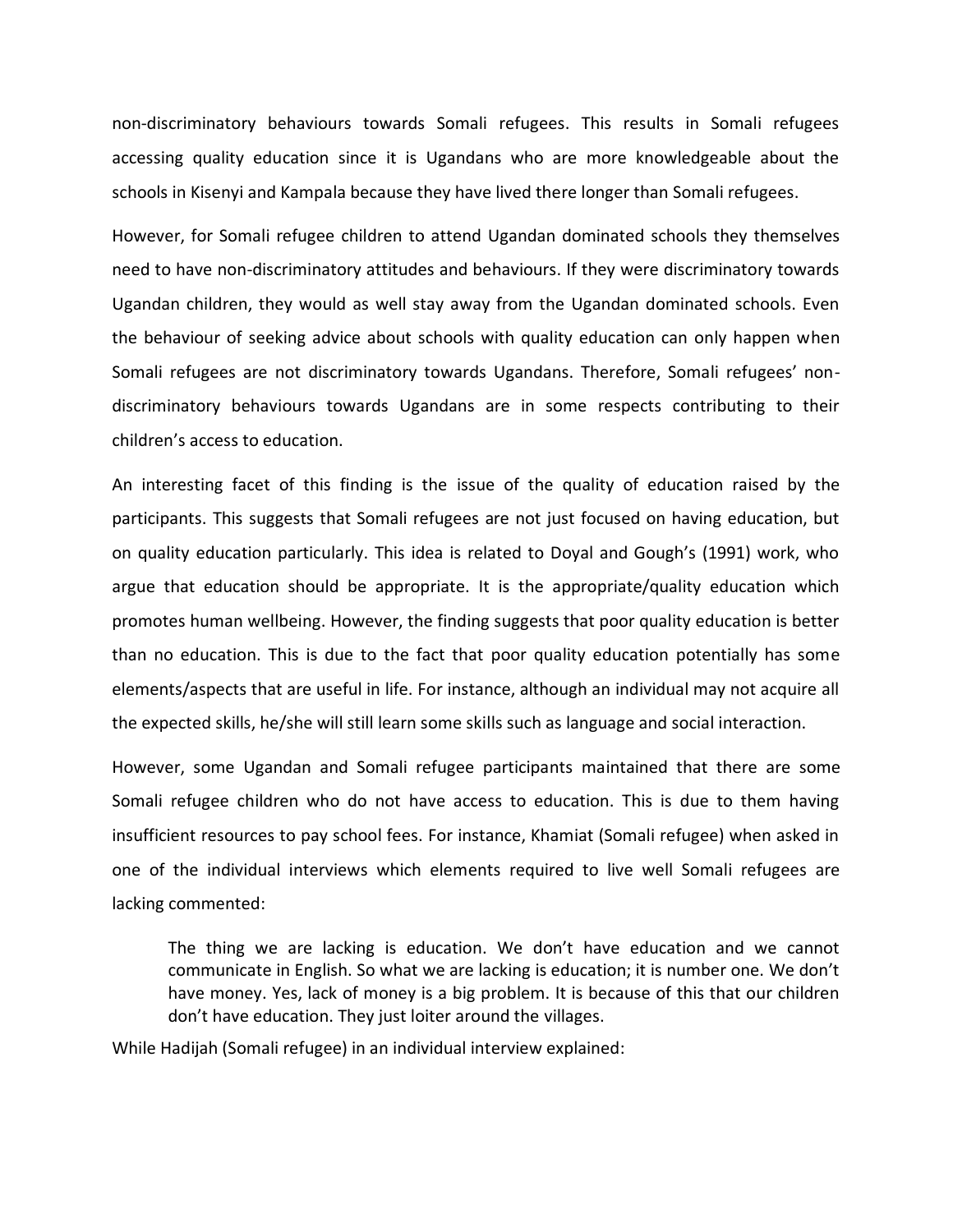Our children are not going to school because we don't have money. All the schools you have mentioned, all of them are not free of charge. They ask you to pay money to join them. In most schools in Uganda you have to pay school fees, even government ones, you have to pay some money. As refugees, we can't afford the school fees. We also need transport when we want to go to school. We have to use boda bodas, yet we don't have enough money.

On the part of the Ugandan participants Swaib had this say:

Their (Somali refugees) children would like to go to school but poverty is hindering them. Some children don't go to school and some parents just send them to madarasa because they have no alternative. Madarasa is an Arabic or Kiswahili word meaning a religious course. Those who don't have money they take their children to madarasa to study religion.

Jasmine (Ugandan participant) noted:

May be we would say the education of their children. Ok, there are some who are sending their children to formal schools and others to religious schools (Madarasa). I think there is a need there. But I think it depends on which kind of education a parent wants for his children because you can't tell a parent to take his children for formal education when he is interested in religious education

As discussed earlier, Somali refugee children are able to access education because of the financial resources of their parents from small and medium business enterprises and social support. Therefore, Somali refugees with insufficient social support and who do not own any business enterprises are unable to pay their children's education costs. Moreover, urban refugees in Uganda are supposed to be self-reliant (GOU 2014b; UNHCR 2014b). They are not supposed to receive financial support from the government and UNHCR. This results in some Somali refugee children, especially those whose parents have a weak social support system, to drop out of school or not attempt to enrol at all. Although some Somali refugee parents do not have sufficient financial resources to pay school related costs and fees, and send their children to religious schools as an alternative, there are some Somali refugee parents who prioritise religious instruction over academic education, as explained by Jasmine above. This is because a majority of ethnic Somalis are Muslims by religion (Abdullahi 2001; Lewis 2008; Samatar 1993).

## **Housing**

The Ugandan and Somali refugee participants also assessed Somali refugees' access to housing in Kisenyi. This element is related to Doyal and Gough's (1991) intermediate need of protective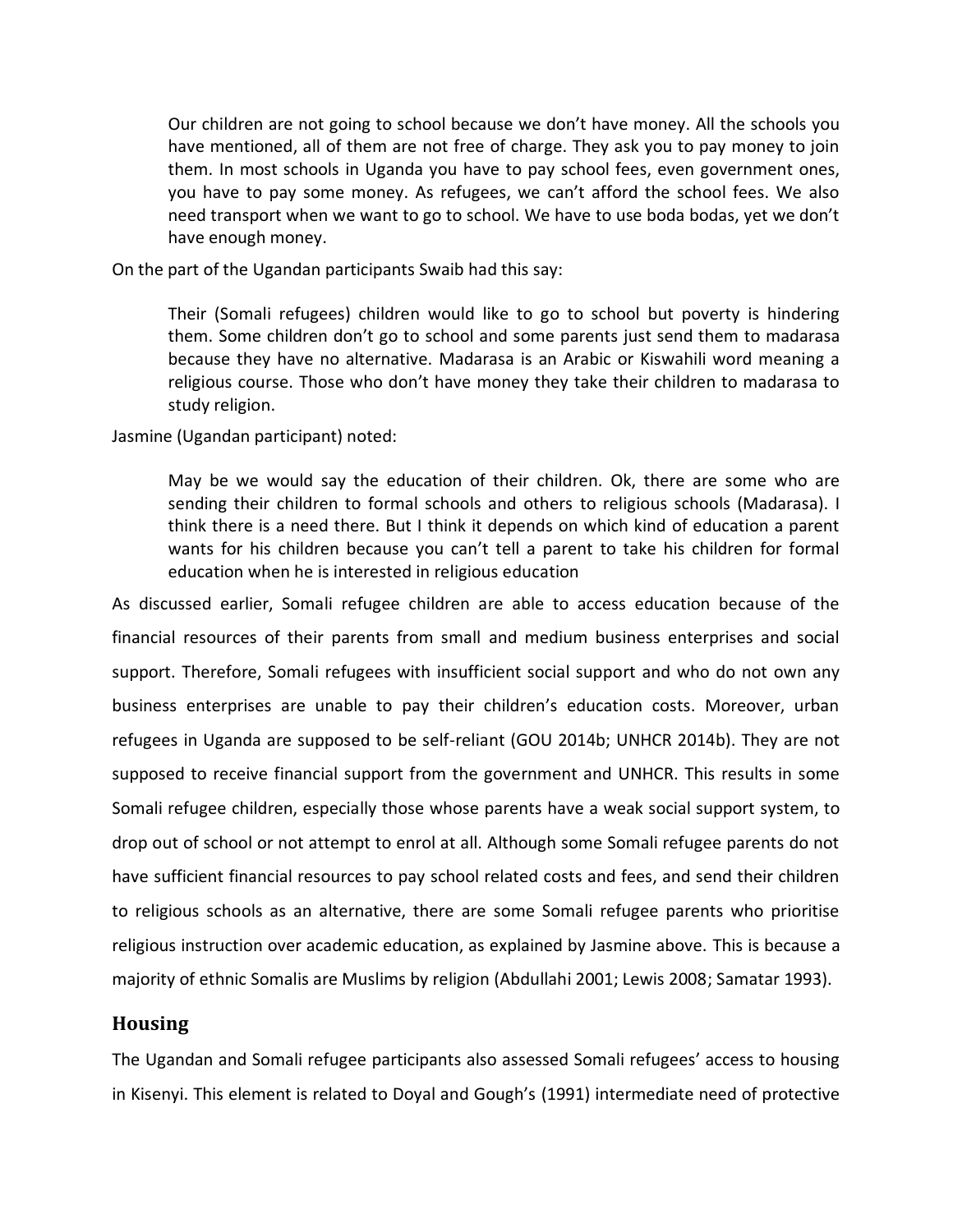housing. According to the participants, housing includes availability of houses and ability to pay house rent. Both Ugandan and Somali refugee participants noted that Somali refugees have adequate access to housing. Somali refugees rent houses from Ugandan house owners. Some Somali refugees in a stronger financial position lease houses with many units, which they sublet to fellow Somali refugees. Also, Somali refugees utilise the services of Ugandan house brokers to secure housing. Nonetheless, Somali refugees who have lived in Kisenyi for a long time get houses by themselves, without utilising the services of Ugandan house brokers. Somali refugees who have lived in Kisenyi for a long time always give advice to and help in looking for housing for new arrivals. Those who have lived in Kisenyi for a long time have Ugandan friends who advise them about good quality housing, and also help them to look for housing. This reduces the chances of Somali refugees being cheated by landlords in terms of house rent. For instance, Sulait (Ugandan participant) had this to say about Somali refugees' housing in Kisenyi:

I am talking about their (Somali refugees) housing. For me as a Ugandan I can't afford renting a house of one million a month, but most Somalis are renting houses in that range. What they get from their businesses helps them; what they get from the UN helps them; what they get from different relatives living abroad helps them. So, you find that they are having different sources of income. When you are up there in Kisenyi, you will find that most of them have small shops and Forex bureaus. They are involved in money transfers; the legal one and the illegal one.

While Paul (Ugandan participant) had this to say:

They sleep in good houses, yet some of us the indigenous people don't. Ok, don't you see them (pointing at a multi-storied building) up there. See where (pointing at makeshift houses) Ugandans sleep. That is where Ugandans are sleeping. They (Ugandans) may also be having peace because they are able to sleep, but the other one in a storied building has more peace; that peace is more than that of a Ugandan.

A male Somali refugee participant in a FGD commented:

The houses we are living in are for Ugandans. While renting these houses from Ugandans, the first thing we do is to pay rent in cash for two years. This means we will not be worried about paying rent for two years.

And a female Somali refugee participant in another FGD noted: 'The first thing we have because of Ugandans is the warm welcome; we feel at home. Secondly, they rent to us houses; they sympathise with us and they sometimes give us discounts.'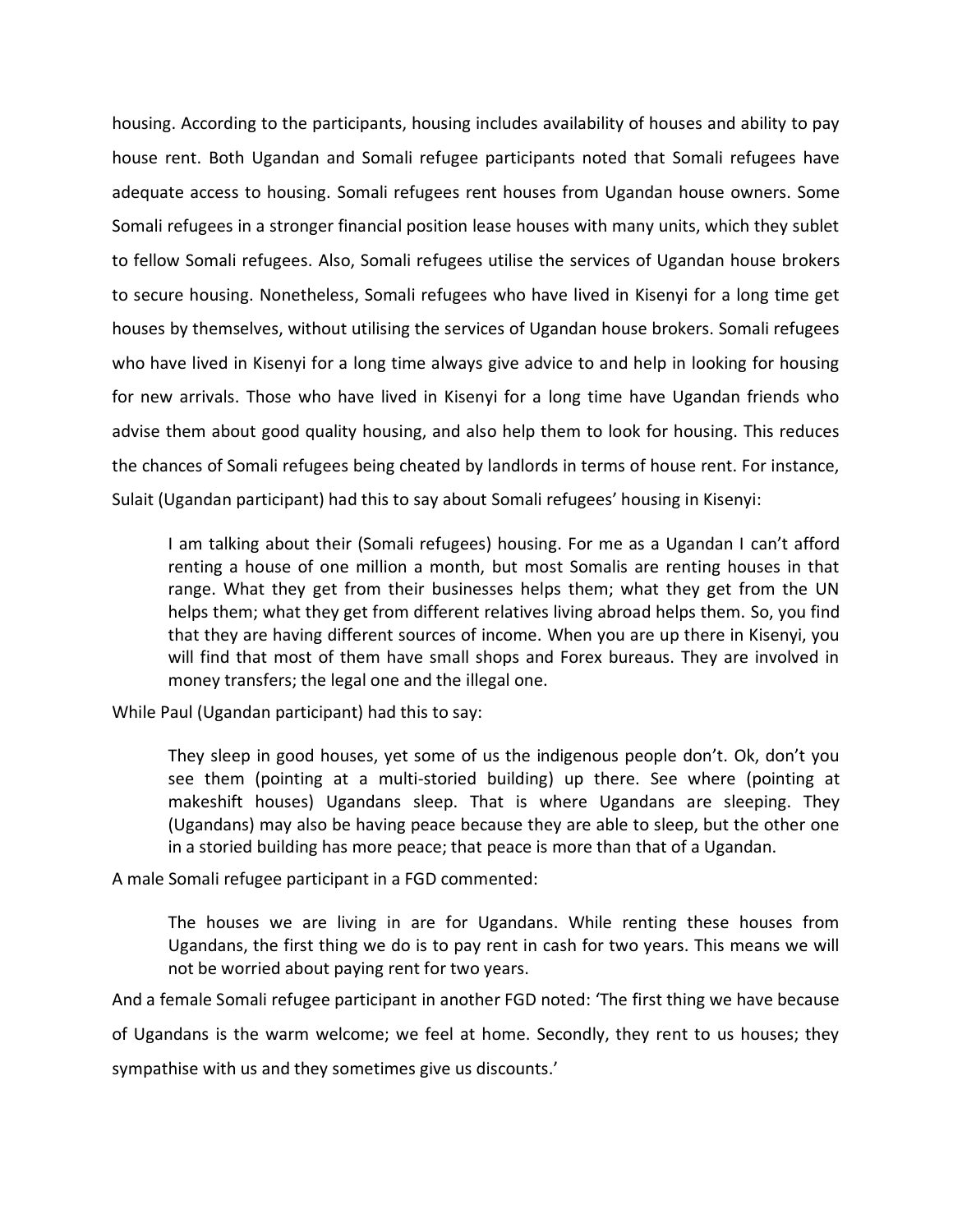As with employment and education, Somali refugees are able to access housing because of their financial resources. They have multiple sources of income such as business enterprises and financial remittances from relatives abroad. With this income from these two sources they are able to pay for housing. It is this stronger financial position of Somali refugees that accounts for them residing in better housing than some Ugandans, as explained above by Paul and Sulait.

Sulait's view that Somali refugees receive financial support from the UN is unlikely to be true. There is no single Somali refugee participant who mentioned it. Further, as pointed out earlier, urban refugees in Uganda are supposed to be self-reliant in terms of their welfare. The government of Uganda and the UNHCR are not supposed to provide accommodation and material assistance to refugees in Kampala (GOU 2014). They can only do so during life-saving circumstances, and it should only be a once in a lifetime event. In fact, refugees who are unable to sustain themselves in Kampala are supposed to approach the Office of Prime Minister for relocation to the refugee settlements (GOU 2014). With this kind of a policy, it is not possible for Somali refugees to receive financial assistance from the UNHCR. Therefore, instead Somali refugees are compelled to access housing by drawing on their own financial resources, from business enterprises and remittances from relatives abroad.

The views of Ugandan participants concerning Somali refugee housing are characterised by a comparison between the housing status for Ugandans and Somali refugees, and not on internationally acceptable housing standards. According to Doyal and Gough (1991), acceptable housing should be able to protect someone from physical, environmental and social dangers and inconveniences. It is not clear, however, whether Somali refugees' housing provides adequate protection from the physical, environmental and social dangers or inconveniences. Somali refugees, in fact may not enjoy adequate housing since they are being compared to the urban poor of Uganda. Dimanin (2012) argues that Kisenyi is the biggest slum in Kampala, and slum dwellers are among the urban poor in Uganda. The low income status of most Ugandans in Kisenyi therefore positively impacted on the perception of Somali refugees' housing situation in particular and wellbeing in general.

As with peace and security, education and employment, Somali refugees are able to access housing, in part due to the non-discriminatory behaviours of Ugandans, especially house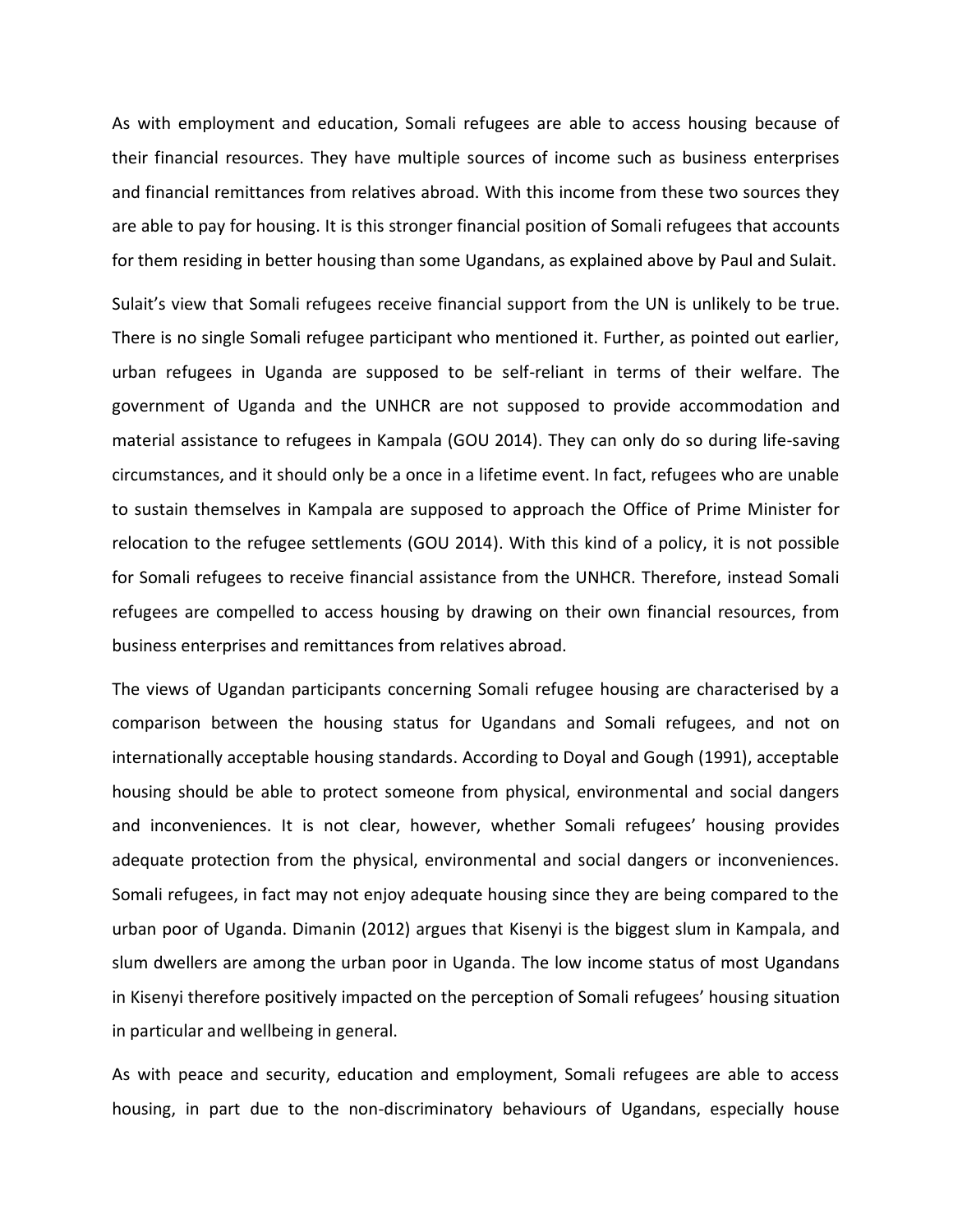owners. Ugandan house owners rent out their houses to Somali refugees, as illustrated by quotes from the two FGD Somali refugee participants cited above. Additionally, Ugandan house brokers and Ugandan friends of Somali refugees give advice concerning housing to Somali refugees. Therefore, it is not necessarily due to Somali refugees' financial resources that they have access to housing. An individual might be willing to pay high rent, but the house owner refuses to rent out his or her house, basing the decision on grounds of race or ethnicity. This may easily happen with Somali refugees since they are physically different from Ugandans.

However, Somali refugees' long duration of residence in Uganda plays a role, since they are able to form friendships with Ugandans, which are utilised during house searches, as noted above. These friendships are useful during house search. Somali refugees' long residence in Uganda also enables them to adapt to life in Kampala, which is very important during house searches. Somali refugees who have adapted to life in Kampala are able to access housing without the services of Ugandan house brokers. In addition, it enables them to help Somali refugee newcomers to search for housing.

Despite a majority of Ugandans observing that Somali refugees have adequate access to housing, some Somali refugee and Ugandan participants noted that some Somali refugees do not have adequate access to housing. Some Somali refugee participants argued that housing was not adequate because, unlike in Somalia where they owned their own houses, in Kisenyi they have to pay house rent. They also reported that the house rooms were bigger than the ones in Uganda. Some of the houses rented by Somali refugees do not have clean water. For instance, a male youth (Somali refugee) in one of the FGDs had this to say about Somali refugees' inadequate housing in Kisenyi: 'housing is also not enough because when we were in Somalia we used to live in our own houses and we were not renting. But here we have to pay rent yet we don't have enough money for that.' While Hamid (Somali refugee youth) in an individual interview commented:

For us (Somali refugees) we don't have good houses. We just have cheap houses. We live in one room like ten guys. We share the house rent whereby each one will pay like 80,000/= per month. We also don't have mattresses and bed sheets. The housing is generally bad.

On the part of the Ugandan participants Zubail explained: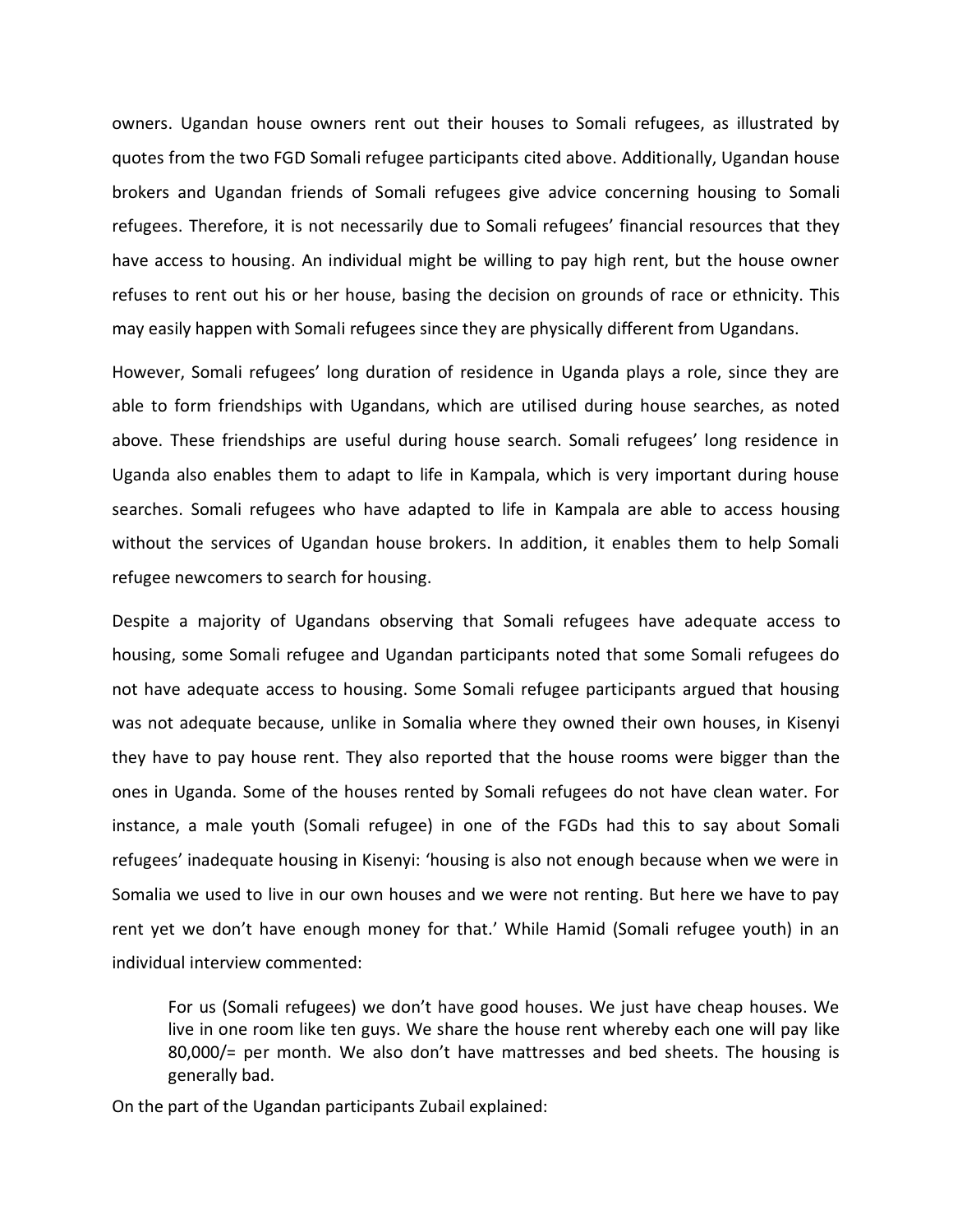I think if Somalis are to live well they need to improve on their housing because you find around ten Somalis sleeping in a single room. I think this strangles one's life. One may fall sick and yet he is among other nine members. It is very easy to spread diseases to each other. They pay high house rent; a single room they pay around 350,000/=. They do this because they like living together as a group.

Somali refugees perceive their housing as inadequate due, I suspect, to feelings of nostalgia about life in Somalia. As is the case with peace and security, Somali refugees compare their current housing situation in Uganda with the previous one in Somalia. They compare living in a rented house vis-à-vis living in one's own house, and smaller house space in Uganda vis-à-vis Somalia. Because of this comparison, Somali refugees' housing in Uganda is experienced as being inadequate. That some Somali refugees find housing inadequate on account of high rents further illustrates the above argument that other Somali refugees enjoy adequate housing due to their financial resources from business enterprises and remittances from relatives abroad. Somali refugees with limited financial resources are either forced to rent cheap houses of low quality or pool financial resources to rent housing as a group. However, the pooling of financial resources to access housing illustrates the role of social support. If this social support option was not available, it is most likely that this category of Somali refugees would be homeless or relocated to refugee settlements in accordance with the government's refugee policy, as described earlier.

Interestingly, similar to Doyal and Gough's (1991) work, this finding considers the aspect of acceptable housing standards. The participants did not only look at availability of housing and rental rates, but also the house space and the number of residents per room. The inadequate space and congestion can be a source of physical risks, especially the spread of infections, as discussed above by Zubail. Additionally, it limits one's privacy. It is the unacceptable housing standards and inability to afford rent which the participants considered as inadequate housing.

#### **Financial security**

The Ugandan and Somali refugee participants also assessed Somali refugees' access to financial/economic security. This is similar to Doyal and Gough's (1991) intermediate need of economic security. Echoing Doyal and Gough's work, the participants considered financial security important since it enables an individual to secure other elements required to live well,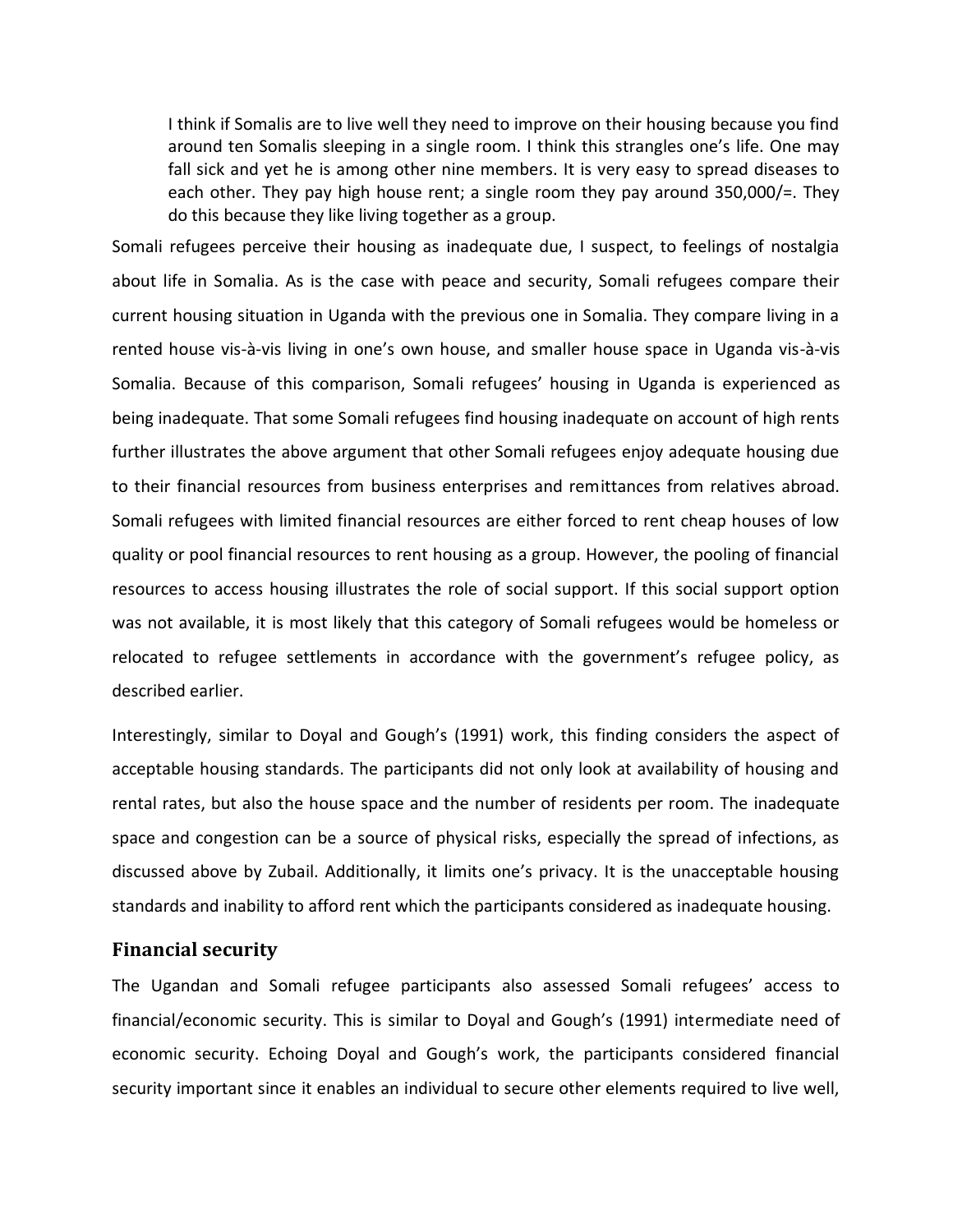such as food, housing, education and health care. Financial security mainly concerns having secure income. Most Ugandan participants and one Somali refugee participant maintained that Somali refugees have financial security. Somali refugees have two main sources of income, that is, business enterprises and financial remittances from friends and relatives abroad. For instance, Robert (Ugandan participant) explained Somali refugees' financial security as:

Somalis have money. They have invested their money in businesses. Some of them are richer than Ugandans; they own businesses such as supermarkets, shops, internet cafes, fuel stations among others. It is very hard to find a Somali who has no relatives abroad. The relatives may send USD 300 or 500 a month. They also have support from the UN.

While Zubail (Ugandan participant) argued:

In all other aspects of living well, they are satisfied. They have more money than Ugandans. There are Ugandans who go hungry because they don't have food, and they beg for 1,000/=. This is not the case with Somalis because they have money. Ugandans are evicted from houses because of failure to pay house rent, but there is no Somali who has ever been evicted because of that. They are doing well.

Somali refugees are perceived to be financially secure because of the money they have. The sources of Somali refugees' financial security are the small and medium scale business enterprises and the social support in form of financial assistance from relatives and friends abroad. It is this money that Somali refugees use to buy food, rent housing and invest in business ventures, as discussed by Zubail and Robert above. It is, therefore Somali refugees with relatives and friends abroad and operating business enterprises who are financially secure. Robert's suggestion that Somali refugees receive financial support from the UN is not right. As indicated earlier, urban refugees in Uganda are supposed to be self-reliant. They are not supposed to receive any assistance, apart from life-saving assistance, from the government of Uganda and the UNHCR (GOU 2014).

Ugandans' perceptions of Somali refugees as having financial security are not based on objective standards, but on a comparison between Somali refugees and Ugandans in Kisenyi. As such, Somali refugees may not have adequate financial security. This is because the Ugandan participants are comparing Somali refugees to financially poor urban Ugandans in Kisenyi. As indicated earlier, slum dwellers, including Kisenyi, are among the urban poor in Uganda (Dimanin 2012). Therefore, Somali refugees may merely have a little more money than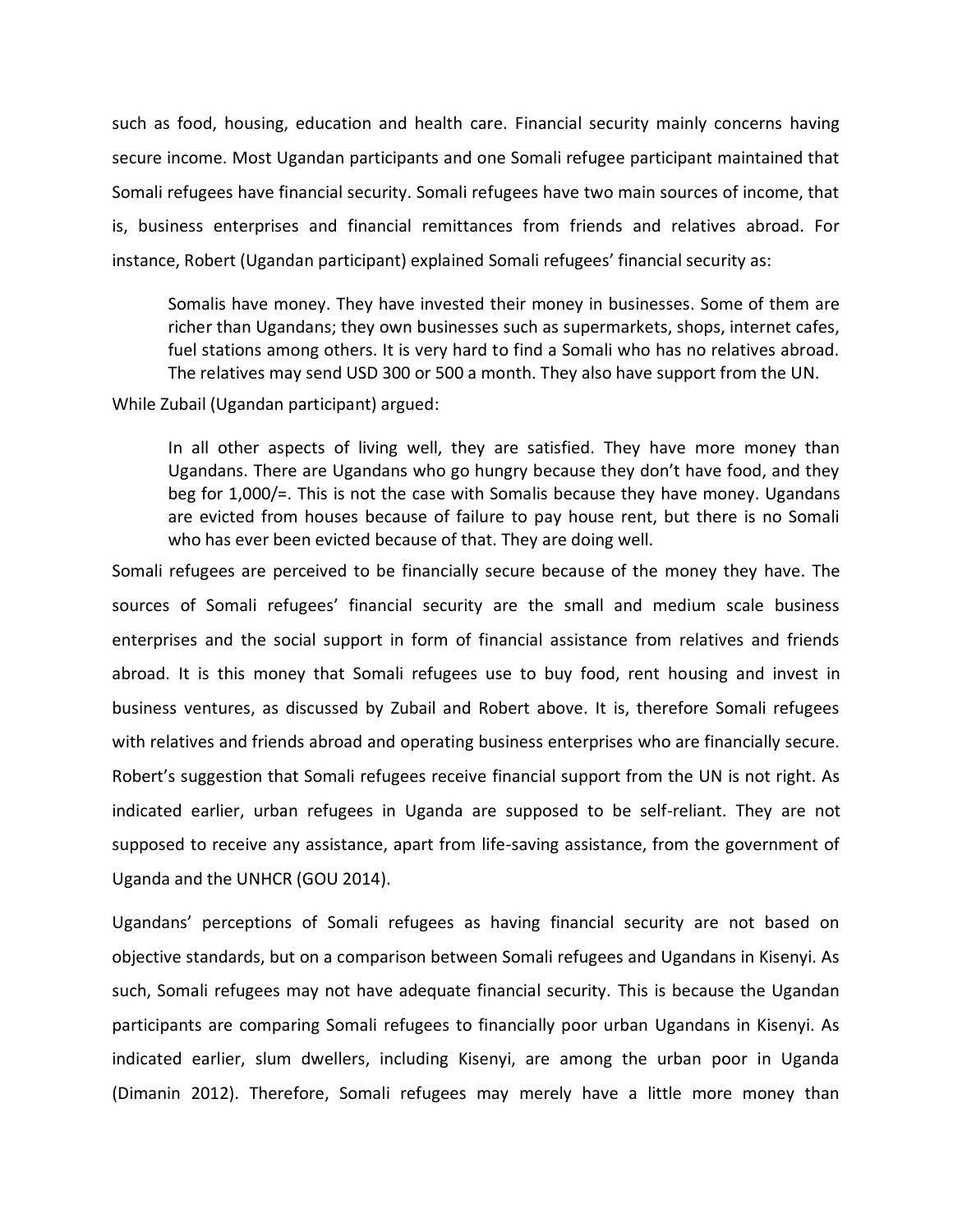Ugandans in Kisenyi. The absence of Somali refugees having a history of eviction from houses due to failure to pay house rent does not mean that they do not struggle financially to raise house rent. In fact, in terms of housing, most Somali refugee participants noted that they pool financial resources so as to rent a single room as a group, as earlier discussed. If they had adequate financial security, each would rent his/her own room or more spacious housing.

Despite most Ugandan participants perceiving Somali refugees as having adequate financial security, a few Ugandan and Somali refugee participants noted that some Somali refugees are financially insecure. For instance, Swaib (Ugandan participant) pointed out the following in relation to the wellbeing elements that Somali refugees lack:

Money; they don't have money. Let me tell you there are Somalis who are rich and those who are poor. Sir, there are Somalis who go hungry because they don't have food. Yes, they are here in Kisenyi. They are there.

While Jumah (Somali refugee) in an individual interview commented:

We also have financial problems. We don't have enough money. We need help in order to pay school fees, house rent and take pregnant mothers to hospitals for health care. Because of the financial challenges, most Somali women don't go to hospitals for antenatal services. They only go when they are about to give birth.

This finding suggests that there are two categories of Somali refugees: the financially rich and financially poor. Since the main sources of financial security for Somali refugees are social support in the form of financial remittances from relatives, and business enterprises, it is Somali refugees who do not have business enterprises and/or financially secure relatives abroad that face financial insecurity. Without these two sources of income, Somali refugees have inadequate financial resources to secure food, housing, health care and education for their children, as discussed above by Jumah and Swaib.

#### **Food**

Both Ugandan and Somali refugee participants evaluated the adequacy of Somali refugees' access to the element of food. This element is similar to Doyal and Gough's (1991) intermediate need of nutritional food and safe water. However, unlike Doyal and Gough who are concerned with nutritious food, the participants were just concerned simply with food. A few Ugandan participants and one Somali refugee participant observed that Somali refugees in Kisenyi have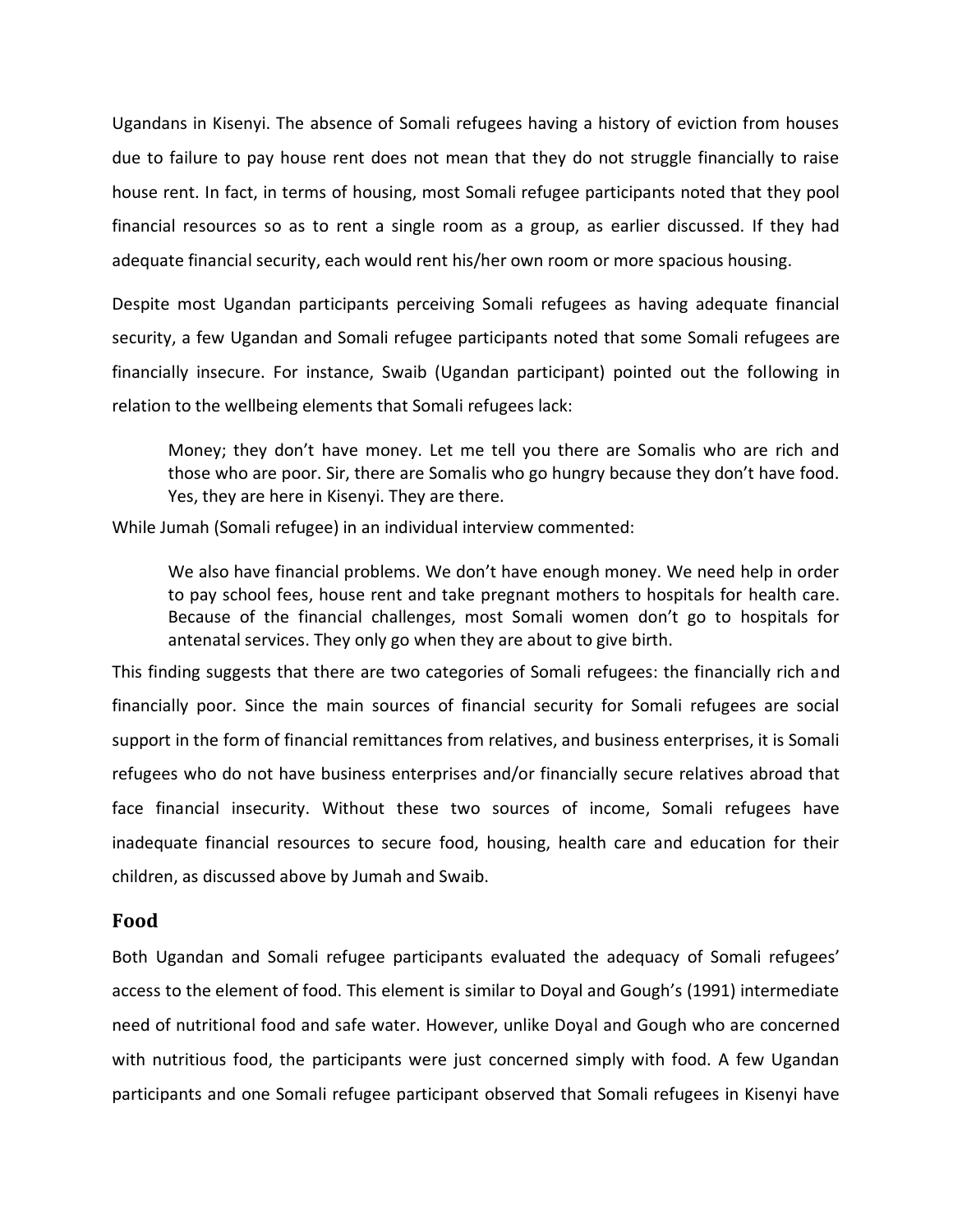adequate food. This is possible because of financial support from their relatives and friends, and business enterprises. For instance, Sulaiman (Ugandan participant) said the following in relation to Somali refugees' access to food:

I also told you that they buy food that takes them through a month. For us you leave home to come and look for money to buy food for that particular day. I think since they are refugees, they are living well.

While Twaha (Ugandan participant) commented:

They (Somali refugees) are far ahead of us (Ugandans) because you may find one having a sack of rice (50 kilos), a jerry can of cooking oil and a carton of wheat, when in your case you are unable to buy them. Between cassava which is not fresh and rice, which one would you pick? However, you leave rice there and go to Owino market to buy cassava which is not fresh because it is what you can afford. We would also like to eat rice, but it is because we cannot afford it. Somalis can afford them.

When I pointed out that Somali refugees could be buying many food items because they have big families, Jalia (Uganda participant) for instance commented: 'I don't know whether their families are big, but I think they have the resources. You may have a big family, but at the same time you may not have resources to take care of it.'

Similar to education, housing and employment, Somali refugees are able to access food due to their financial resources from business enterprises and financial remittances. It is this money which is used to buy food, as pointed out above by Sulaiman and Twaha. However, like financial security and housing, Somali refugees are perceived to have adequate food because the Ugandan participants compare them to Ugandans in Kisenyi, yet, the shopping behaviours of the two groups are different. Ugandans tend to shop for food required for a particular day, and not for many days, as is the case with Somali refugees. Most Ugandans tend to shop for fresh food items such as matooke, cassava, vegetables and sweet potatoes, which are perishable and cannot be stored for long periods of time. In addition, the Ugandan participants compared Somali refugees to the urban poor Ugandans living in Kisenyi. Therefore, Somali refugees have adequate food in comparison to the poor Ugandans in Kisenyi. However, if compared to nonpoor Ugandans, Somali refugees may be facing a problem of inadequate food.

One Ugandan participant and a few Somali refugee participants pointed out that some Somali refugees in Kisenyi do not have adequate food. For instance, Ibra (Somali refugee) in an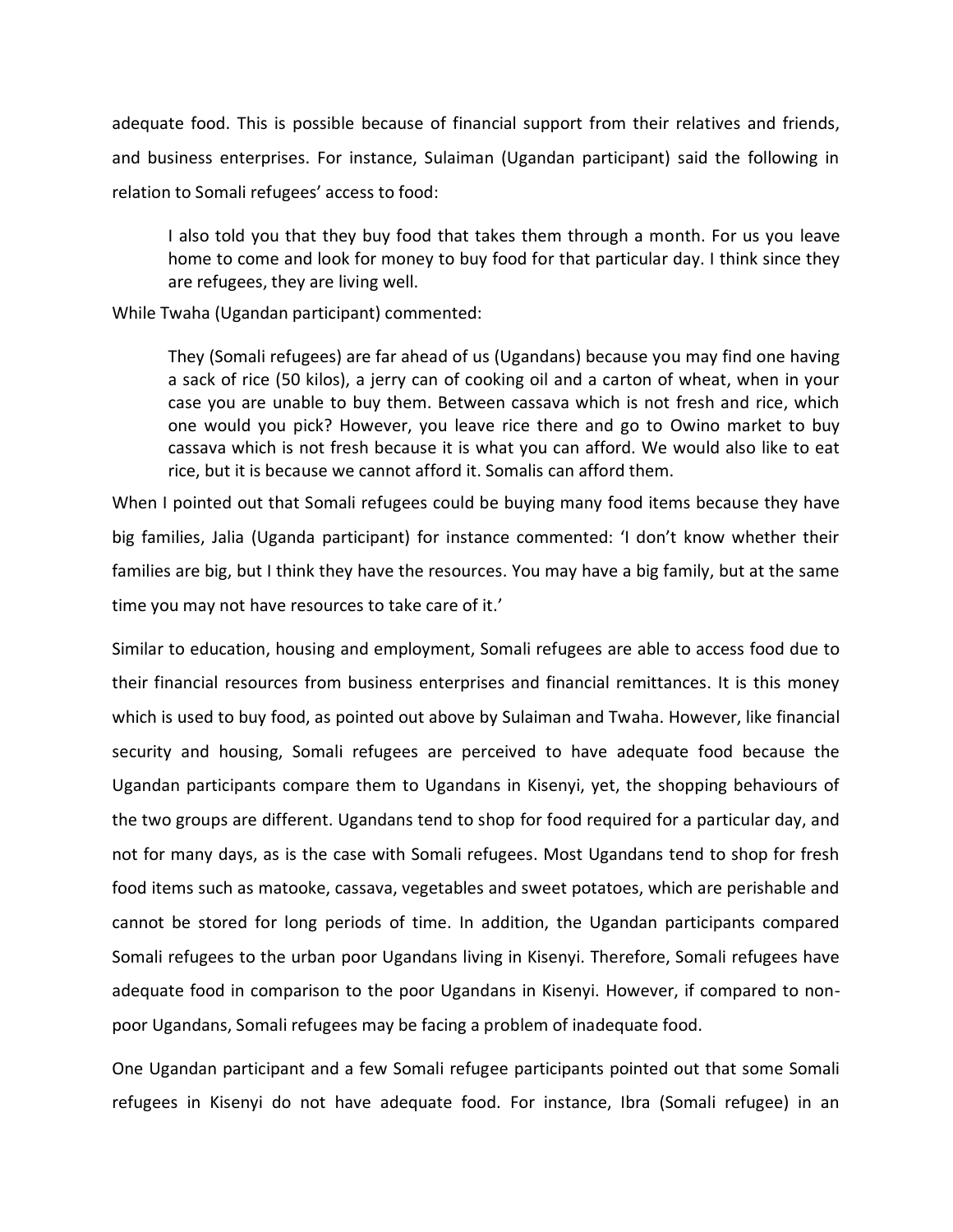individual interview commented: 'we (Somali refugees) are also lacking enough food.' While Issa (Somali refugee) in another individual interview explained:

There are people (Somali refugees) who have no problems of living well; they have good jobs, relatives abroad sending them money or businesses. However, there are so many who live on less than one dollar a day. So, people do not have the same standards of living. There are Somalis who don't have enough food.

As in the case with education, housing, employment and financial security, it is Somali refugees without businesses, jobs and unable to secure financial resources from relatives and friends abroad who face the problem of inadequate food supplies.

## **Health care**

Both Ugandan and Somali refugee participants assessed Somali refugees' access to health care. This element is similar to Doyal and Gough's (1991) intermediate need of health care. However, it not clear whether the participants' conception of health care includes preventive, curative and palliative services as Doyal and Gough (1991) suggest. One Somali refugee participant and a few Ugandan participants maintained that Somali refugees in Kisenyi have access to health care. They have access to both government health facilities, which offer free services, and private health facilities. The refugees who are unable to pay the health care bills in private care use public health care. For instance, Solomon (Ugandan participant) when asked about Somali refugees' health care utilisation responded:

Health services, they get them from our health centre there (government facility). Even then, they have money to go to any of the health facilities in Uganda. I sometimes meet them at Maama (mother) Dora's place (operating a private clinic). You see, Somalis are people who care about their health. When they fall sick I see them going to health facilities for treatment; that shows that they care about their health.

While a female Somali refugee participant in one of the FGDs commented:

Mulago hospital (government national referral hospital) is free; we receive health services from there. Only that sometimes we can't successfully communicate with the health workers because of the issue of language. I remember one time I went to Mulago hospital, I was warmly welcomed, but unfortunately I couldn't communicate because I only knew my mother tongue.

Somali refugees utilise the available health care, both public and private. The abolition of cost sharing in public health facilities in 2001 (Burnham et al. 2004) is the reason Somali refugees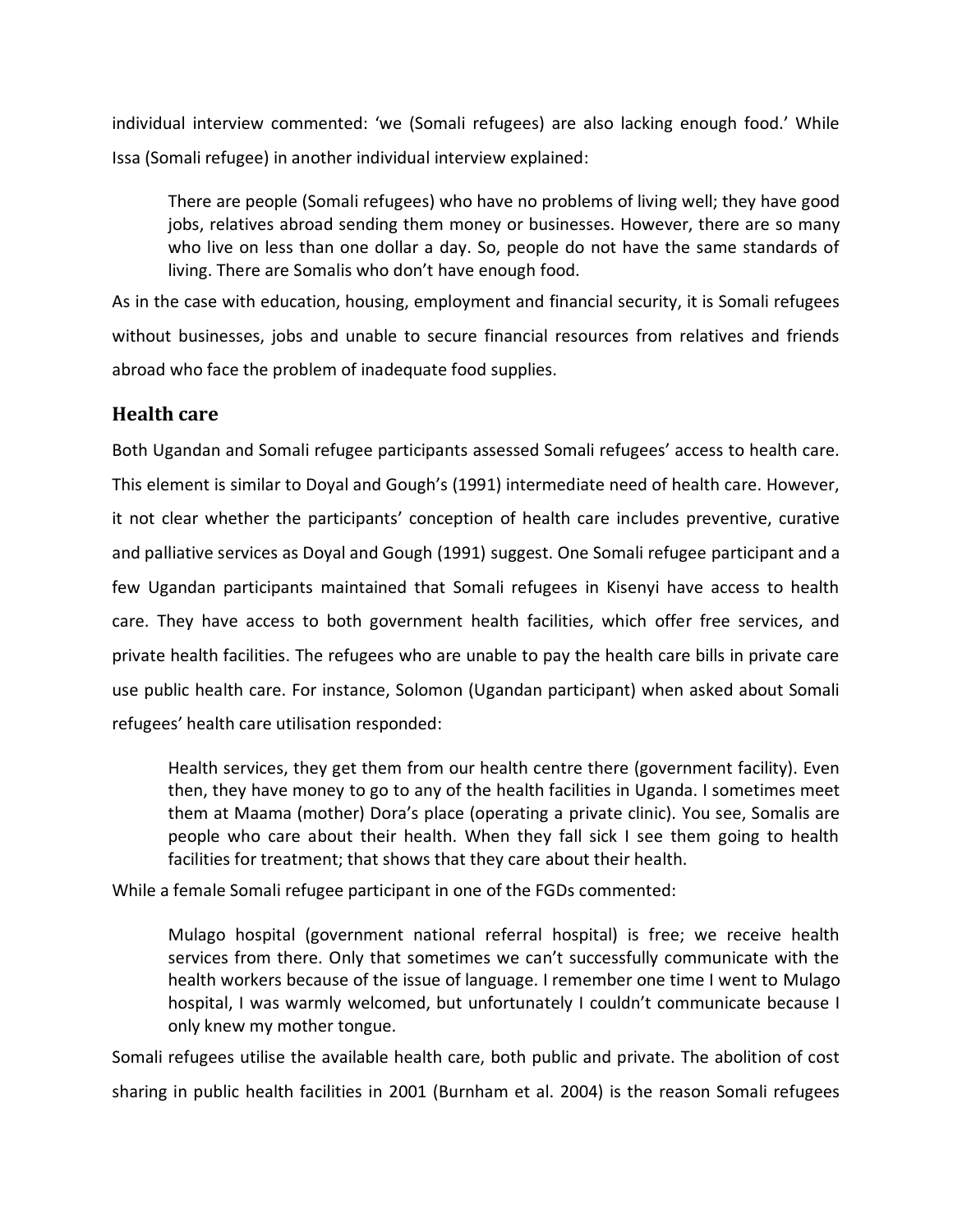can access public health since it is free of charge. Because of staff absenteeism and inadequate drugs (UBOS 2013), individuals who are financially able to seek private health care prefer to do so. However, limited language abilities are a barrier to Somali refugees' health care utilization. Ager and Strang (2008) also highlight the role of language in the effective delivery of health services to refugees.

A Ugandan participant and some Somali refugee participants observed that Somali refugees do not have adequate access to health care. For instance, Maimuna (Somali refugee) in an individual interview noted: 'we are lacking tuition and health care. When we fall sick we don't get the drugs needed for treatment' While a male youth (Somali refugee) in a FGD commented:

However, we would like to get more health care services. They should be free of charge. For you to get health care even in public facilities you have to pay some money. The health workers tell you to go and buy the drugs. We don't have that money.

Financially poor Somali refugees have inadequate access to health care. As indicated earlier, although public health care is free, it is inadequate, especially the drugs. Government health facilities usually run out of drug stocks. This means that an individual can have consultations with the health workers, but he/she has to buy the prescribed drugs from privately owned pharmacies. As such, financially poor Somali refugees end up not accessing the prescribed drugs, and hence have inadequate access to health care. This exposes them to ill-health, which negatively affects their wellbeing.

## **Conclusions and implications**

This paper has shown that Somali refugees' wellbeing is mainly about objective elements. The participants perceive the most important objective elements (needs) to Somali refugees' wellbeing as peace and security, housing, employment, health care, education, financial security and food. These elements are seen to be human needs when analysed in relation to Doyal and Gough's THN formulation. They are considered as basic necessities of life (Doyal and Gough 1991; Reader 2005; Scott 2012) to Somali refugees' living well. Somali refugees should have adequate access to them if they are to live well in Kisenyi. Indeed, the 1951 UNHCR refugee convention lists housing and education as components of refugee welfare. It also further lists employment as a right to refugees (UNHCR 2007).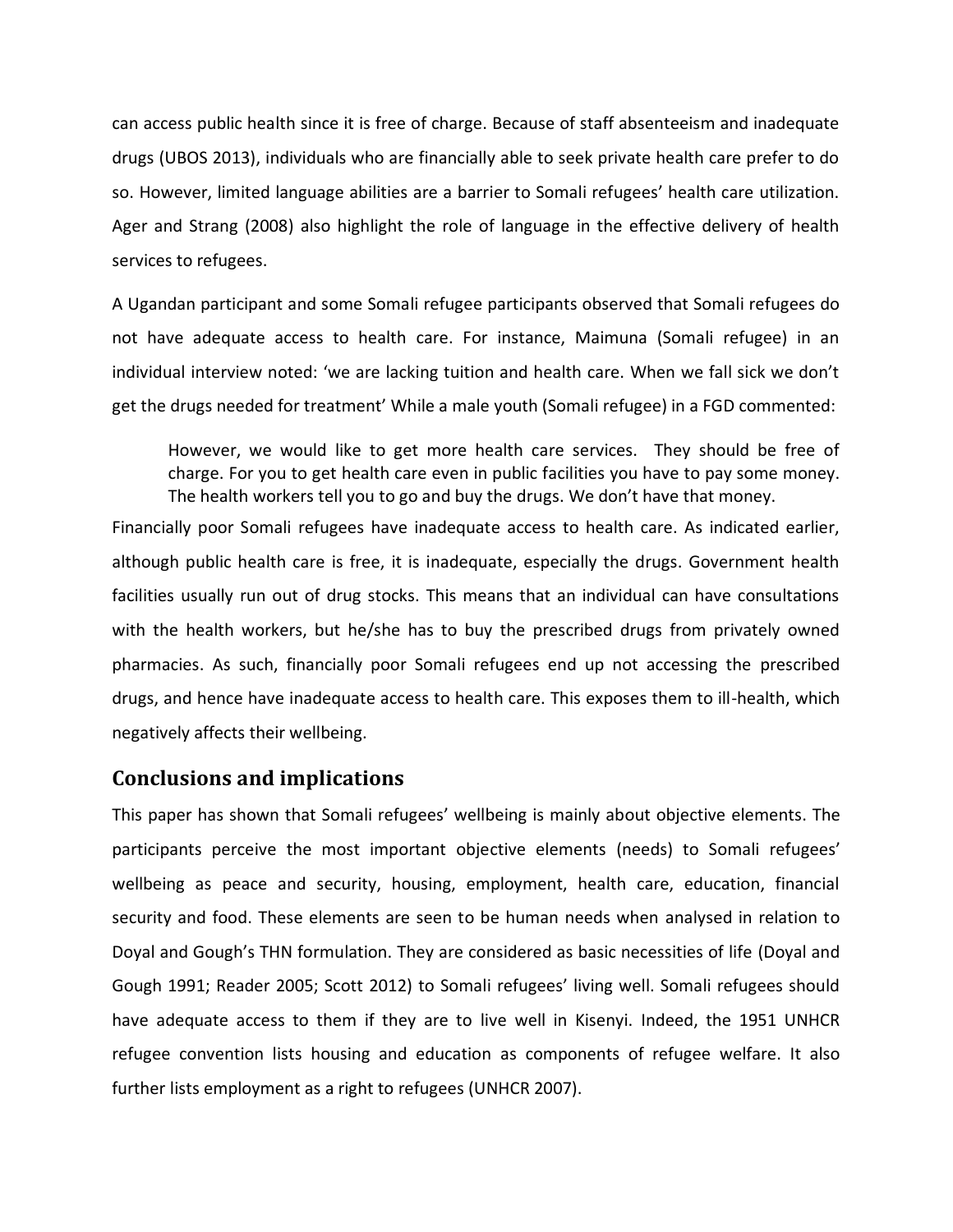Furthermore, the paper has shown that in terms of access to these elements, there are Somali refugees who have adequate access and those who have inadequate access. Somali refugees' access to these elements is influenced by their financial resources from small and medium scale business enterprises and financial remittances from relatives and friends overseas. For instance, Somali refugees with adequate financial resources had adequate access housing, education, health care, employment, food and financial security, while those with inadequate financial resources had inadequate access. In addition, Somali refugees' wellbeing was influenced by the non-discriminatory and accepting host environment. This environment resulted in Somali refugees' access to peace and security, housing, employment, education and financial security. Furthermore, the comparison of life situation in Uganda to that of Somalia and Ugandans' life situation to that of Somali refugees' influenced the perception of Somali refugees' wellbeing. For instance, a comparison of Uganda to Somalia resulted in Somali refugees being perceived as enjoying peace and security, while a comparison of Ugandans' life situation to Somali refugees' resulted in Somali refugees being perceived as having adequate access to housing, food and financial security.

From the above analysis, a non-discriminatory and accepting host environment (laws and policies promoting refugee rights and freedoms and non-discriminatory behaviours of the host community members) create a conducive environment that promotes and guarantees refugees' wellbeing. Somali refugees were able to engage in small and medium scale business enterprises and secure overseas financial remittances because the laws in Uganda allow them to do so, and thus securing financial resources. For instance, they are allowed to engage in commerce, gainful employment, own assets and reside in any part of Uganda (GOU 2006). Therefore, financial resources and a non-discriminatory and accepting host community are instrumental in ensuring and promoting Somali refugees' wellbeing in particular and refugees in general.

We have seen that a non-discriminatory and accepting host environment played a significant role in Somali refugee acculturation and wellbeing. This is mainly due to the laws and policies that promote freedoms and rights of refugees. These laws and policies enabled Somali refugees to engage in activities that contribute to the satisfaction of their needs, and thus their wellbeing. One way other refugee hosting countries can contribute to the wellbeing of refugees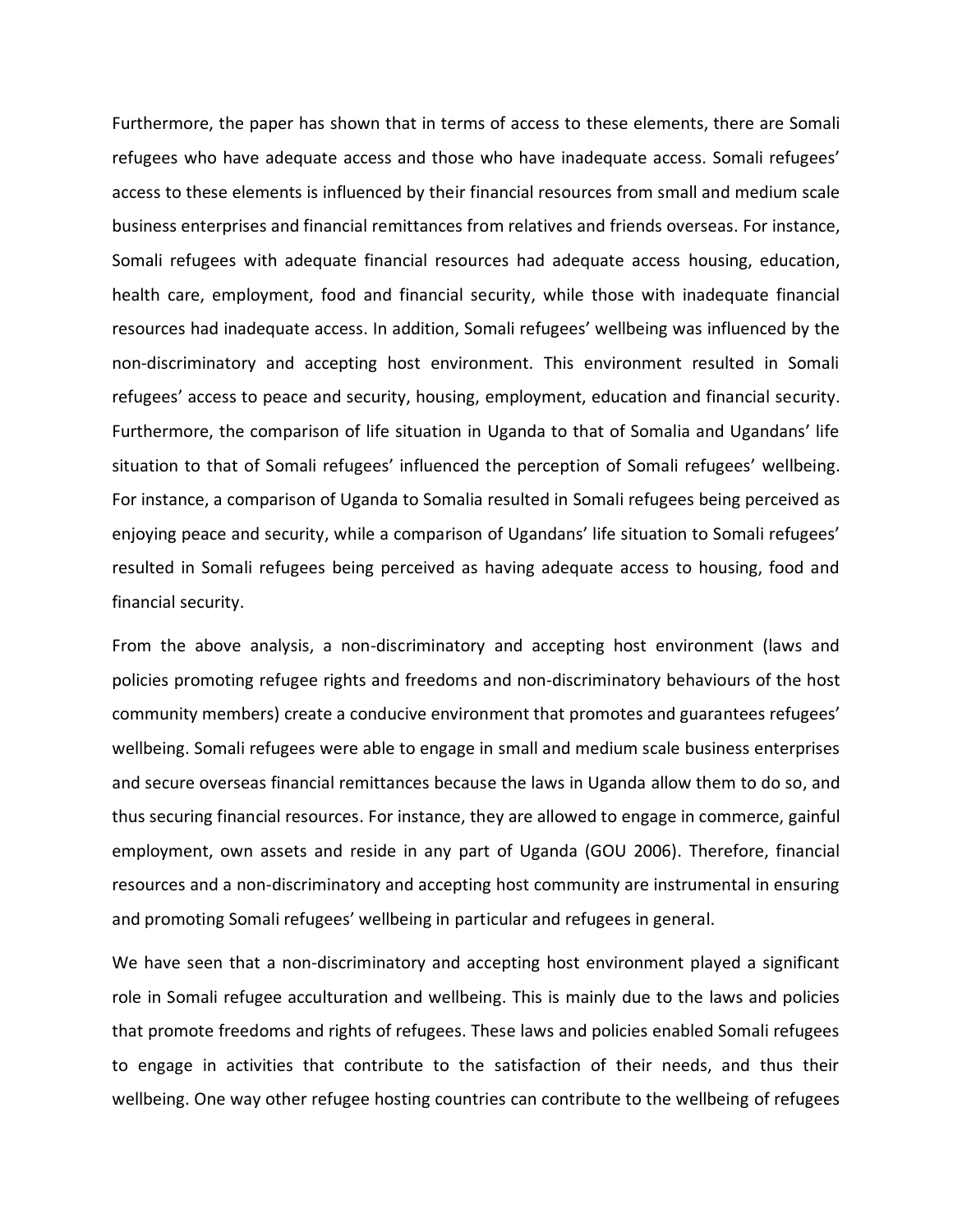is by designing and implementing laws and policies that promote freedoms and rights of refugees. For instance, as a result of a right to gainful employment and engagement in commerce (GOU 2006), Somali refugees were able to start small and medium scale business enterprises. It is these enterprises that enabled them to have access to financial resources, and these resources were used to secure wellbeing elements such as housing, health care and education. Further, freedom of movement and residence in any part of the country enabled Somali refugees to move from a refugee settlement (Nakivale) to an area (Kisenyi) with opportunities that can lead to self reliance. Therefore, refugees' rights and freedoms need to be promoted by the host communities through policy formulation and implementation.

Furthermore, although the majority of Somali refugees were perceived as living well, there were some who did not. This calls for a change in the government policy on urban refugees. As earlier noted, refugees in urban centres are supposed to be self-reliant, neither receiving material support from the UNHCR nor the government (GOU 2014). This does not augur well with the 2006 Refugee Act which gives refugees an option of applying to the commissioner of refugees so as to reside in any other part of Uganda other than the refugee settlements or transit centres (GOU 2006). Therefore, the government and UNHCR should make some policy provisions for providing material support to urban refugees who are unable to be self-reliant or those who were once self-reliant but slip back. The policy requiring urban refugees to be selfreliant in some ways forces some refugees to live in refugee settlements because of their inability to be self-reliant in urban centres. This negatively affects their choices and freedom on where to reside.

The findings of this study show that seven elements of living well were assessed in terms of the wellbeing of Somali refugees. However, some Somali refugees were perceived as having inadequate access to these elements. Therefore, the government, UNHCR and nongovernmental organisations working with refugees in general and urban refugees in particular, need to focus on delivering these elements to refugees, especially those having inadequate access to these elements. This will ensure that their wellbeing is not compromised. Further, as the 2006 Refugee Act points out, these agencies are supposed to promote self-reliance among refugees (GOU 2006). These agencies' efforts, activities and programs should be directed at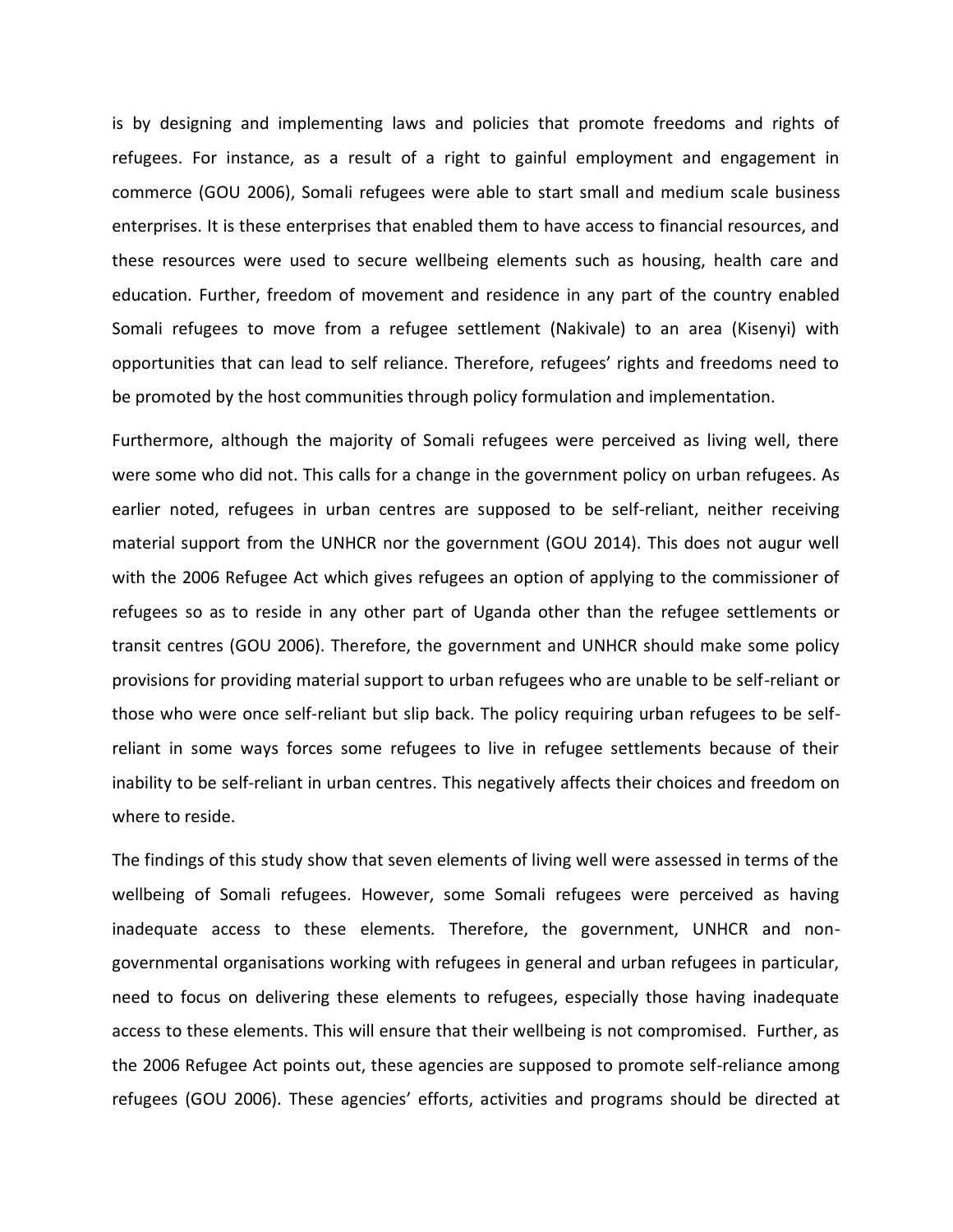ensuring that refugees, especially urban refugees, become self-reliant in terms of access to the six elements (education, health care, food, housing, employment and financial security). This can be achieved by these agencies creating opportunities for refugees to have adequate access to financial resources.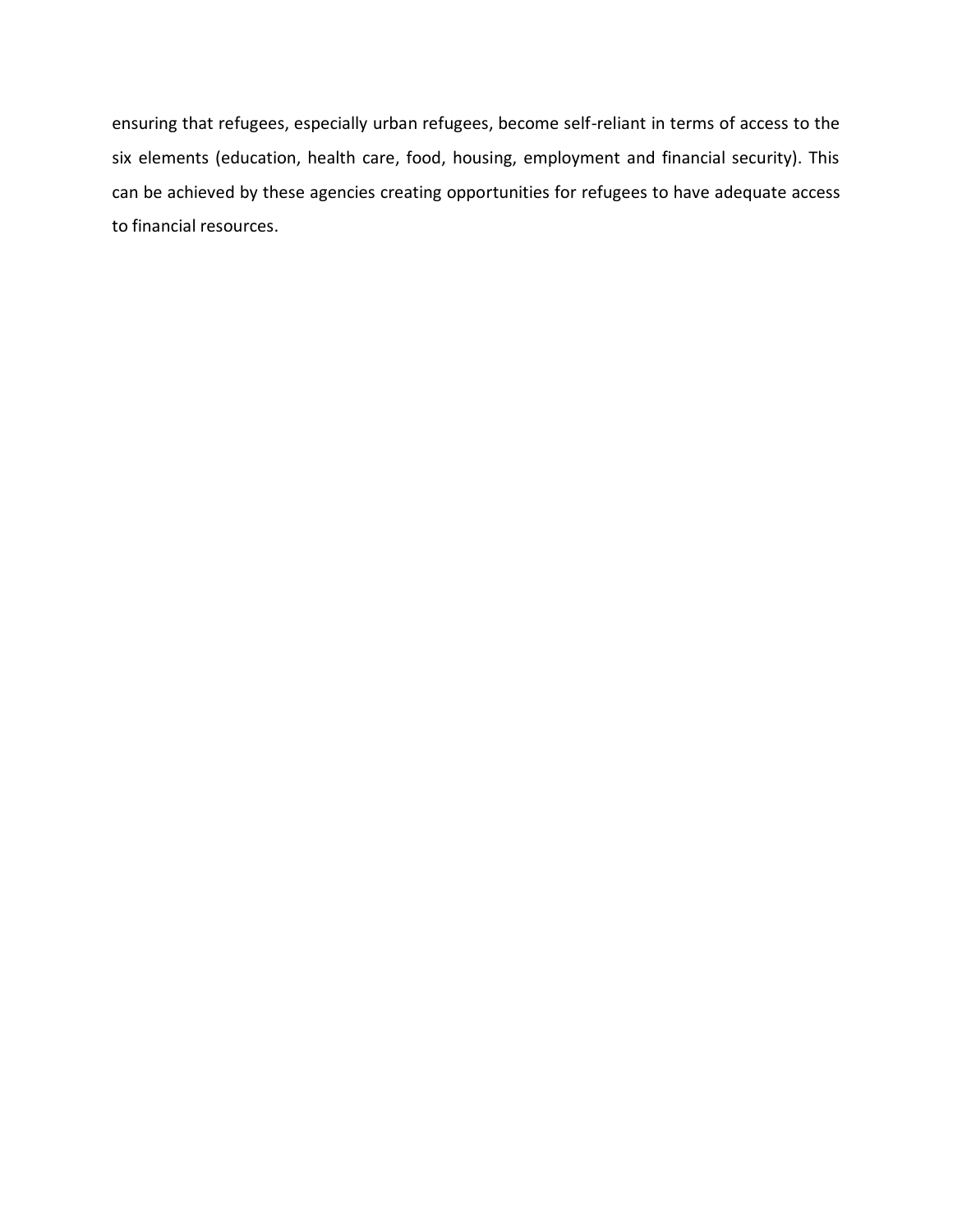## **References**

Abdullahi, DM 2001*, Culture and customs of Somalia*, Greenwood press, London.

ActionAid International Uganda 2012, Lost *opportunity? Gaps in youth policy and programming in Uganda*, ActionAid International Uganda, Kampala.

Ager, A and Strang, A 2008, 'Understanding integration: a conceptual framework', *Journal of refugee studies*, vol. 21, pp. 166-191.

Alkire, B 2005, 'Needs and capabilities', in Reader, S (ed), *The philosophy of need*, Cambridge university press, Cambridge, pp. 229-251.

Barash, PD and Webel, PC 2002, *Peace and conflict studies*, Sage publications, Inc, London.

Boeije, H 2010, *Analysis in Qualitative research*, Sage publications, London.

Braybrooke, D 1987, *Meeting needs: studies in moral, political, and legal philosophy*, Princeton university press, New Jersey.

Brunk, GC 2012, 'Shaping a vision: the nature of peace studies', in Webel, PC and Johansen, J (eds), *Peace and conflict studies: a reader*, Routledge, London, pp. 10-24.

Burnham, MG, Pariyo, G, Galiwango, E and Wabwire-Mangen, F 2004, 'Discontinuation of cost sharing in Uganda', *Bulletin of the World Health Organization*, vol. 82, pp. 187-195.

Burton, J 1979, *Deviance, Terrorism and War: the process of solving unsolved social and political problems*, Australian National University press, Canberra.

Clark, AD and Gough, I 2005, 'Capabilities, needs and wellbeing: relating the universal and the local', in Manderson, L (ed), *Rethinking wellbeing*, API Network, Perth, pp. 45-68.

Coate, AR and Rosati, AJ 1988, 'Human needs in World Society', in Coatem AR and Rosati, AJ (eds), *The power of Human Needs in World Society*, Lynne Rienner Publishers, London, pp. 1-20.

Correa-Velez, I, Gifford, MS and Barnett, GA 2010, 'Longing to belong: social inclusion and wellbeing among youth with refugee backgrounds in the first three years in Melbourne, Australia', *Social science and medicine*, vol. 71, pp. 1399-1408.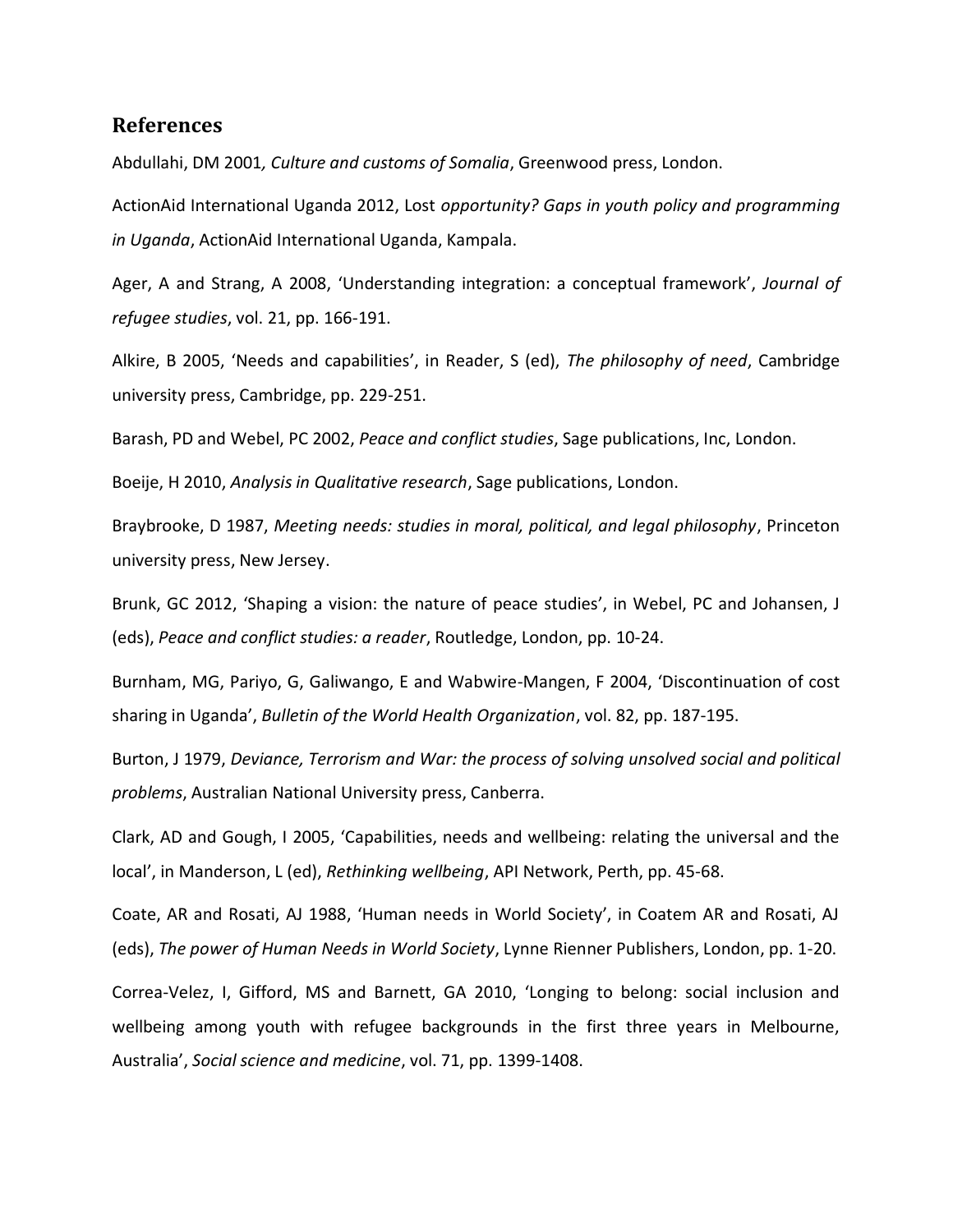Cortright, D 2008, *Peace: a history of movements and ideas*, Cambridge university press, Cambridge.

Dean, H 2010, *Understanding human need: social issues, policy and practice*, The policy press, Bristol.

Dimanin, P 2012, *Exploring livelihoods of the urban poor in Kampala, Uganda: an institutional, community, and household contextual analysis*, viewed on 10<sup>th</sup> July 2014, [http://www.actionagainsthunger.org/sites/default/files/publications/ACF\\_Uganda\\_Kampala\\_U](http://www.actionagainsthunger.org/sites/default/files/publications/ACF_Uganda_Kampala_Urban_Study-2012.pdf) [rban\\_Study-2012.pdf.](http://www.actionagainsthunger.org/sites/default/files/publications/ACF_Uganda_Kampala_Urban_Study-2012.pdf)

Divakalala, C 2008, 'Contested notions of wellbeing: peoples' and donors' perceptions in Batticaloa, Sri Lanka', Masters thesis, Institute of Social Studies, The Netherlands.

Doyal, L and Gough, I 1991, *A theory of human need*, Macmillan, London.

Galtung, J 2012, 'Positive and negative peace', in Webel, PC and Johansen, J (eds), *Peace and conflict studies: a reader*, Routledge, London, pp. 75-80.

Gasper, D 2004, *The ethics of development: from economism to human development*, Edinburgh University press, Edinburgh.

Gasper, D 2007, 'Conceptualising human needs and wellbeing' in Gough, I and McGregor, A (eds), *Wellbeing in developing countries: from theory to research*, Cambridge University Press, Cambridge, pp. 47-70.

Glesne, C 2011*, Becoming Qualitative researchers: and introduction*, Pearson, New York.

Gough, I 2000, *Global Capital, Human Needs and Social policies*, Palgrave, New York.

Gough, I 2003, 'Lists and thresholds: comparing the Doyal-Gough theory of human need with Nussbaum's capabilities approach', WeD working paper 01, University of Bath.

Government of Uganda 2006, *The refugee Act 2006*, Government of Uganda, Kampala.

Government of Uganda 2008, *The education (pre-primary, primary and post-primary) Act 2008*, Government of Uganda, Kampala.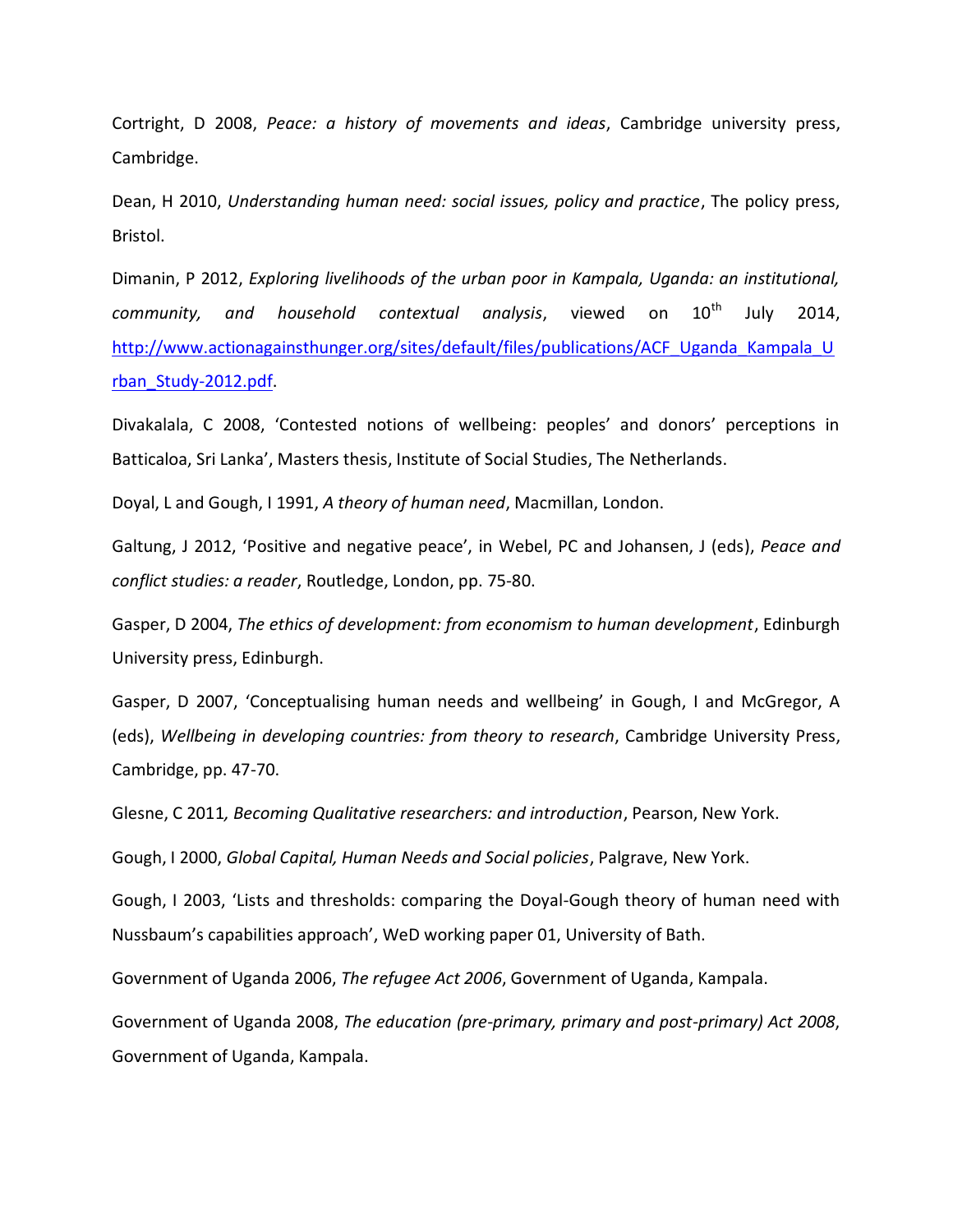Government of Uganda 2014, Department of refugees, viewed on  $21<sup>st</sup>$  June 2014, [http://opm.go.ug/departments/department-of-disaster-preparedness-management](http://opm.go.ug/departments/department-of-disaster-preparedness-management-refugees/department-of-refugees.html)[refugees/department-of-refugees.html.](http://opm.go.ug/departments/department-of-disaster-preparedness-management-refugees/department-of-refugees.html)

Green, J and Hart, L 1999, 'The impact of context on data', in Barbour, SR and Kitzinger, J (eds), *Developing focus group research: politics, theory and practice*, Sage publications, London, pp. 21-35.

Hennink, M, Hutter, I and Bailey, A 2011, *Qualitative research methods*, Sage publications, London.

Jasinskaja-Lahti, I, Liebkind, K and Perhoniemi, R 2006, 'Perceived discrimination and wellbeing: a victim study of different immigrant groups, *Journal of community and applied social psychology*, vol. 16, pp. 267-284.

Lewis, MI 2008, *Understanding Somalia and Somaliland*, Columbia University press, New York.

Marshall, C and Rossman, BG 2006, *Designing qualitative research*, Sage publications, London.

Morgan, LD 1997, *Focus groups as qualitative research*, Sage publications, London.

Omata, N 2012, 'Refugee livelihoods and the private sector: Ugandan case study', Refugee Studies Centre, University of Oxford, Working Paper series No. 86.

O'Neill, J 2011, 'The overshadowing of needs', in Rauschmayer, F, Omann, I and Fruhmann, J (eds), *Sustainable development: capabilities, needs, and well-being*, Routledge, London, pp. 45- 64.

Phillips, D 2006, *Quality of life: concepts, policy and practice*, Routledge, London.

Rauschmayer, F, Omann, I and Fruhmann, J 2011, 'Needs, capabilities and quality of life: refocusing sustainable development', in Rauschmayer, F, Omann, I and Fruhmann, J (eds), *Sustainable development: capabilities, needs, and well-being*, Routledge, London, pp. 19-44.

Reader, S 2005, 'Aristotle on necessities and needs', In Reader, S (ed), *The philosophy of need*. Cambridge university press, Cambridge, pp. 113-135.